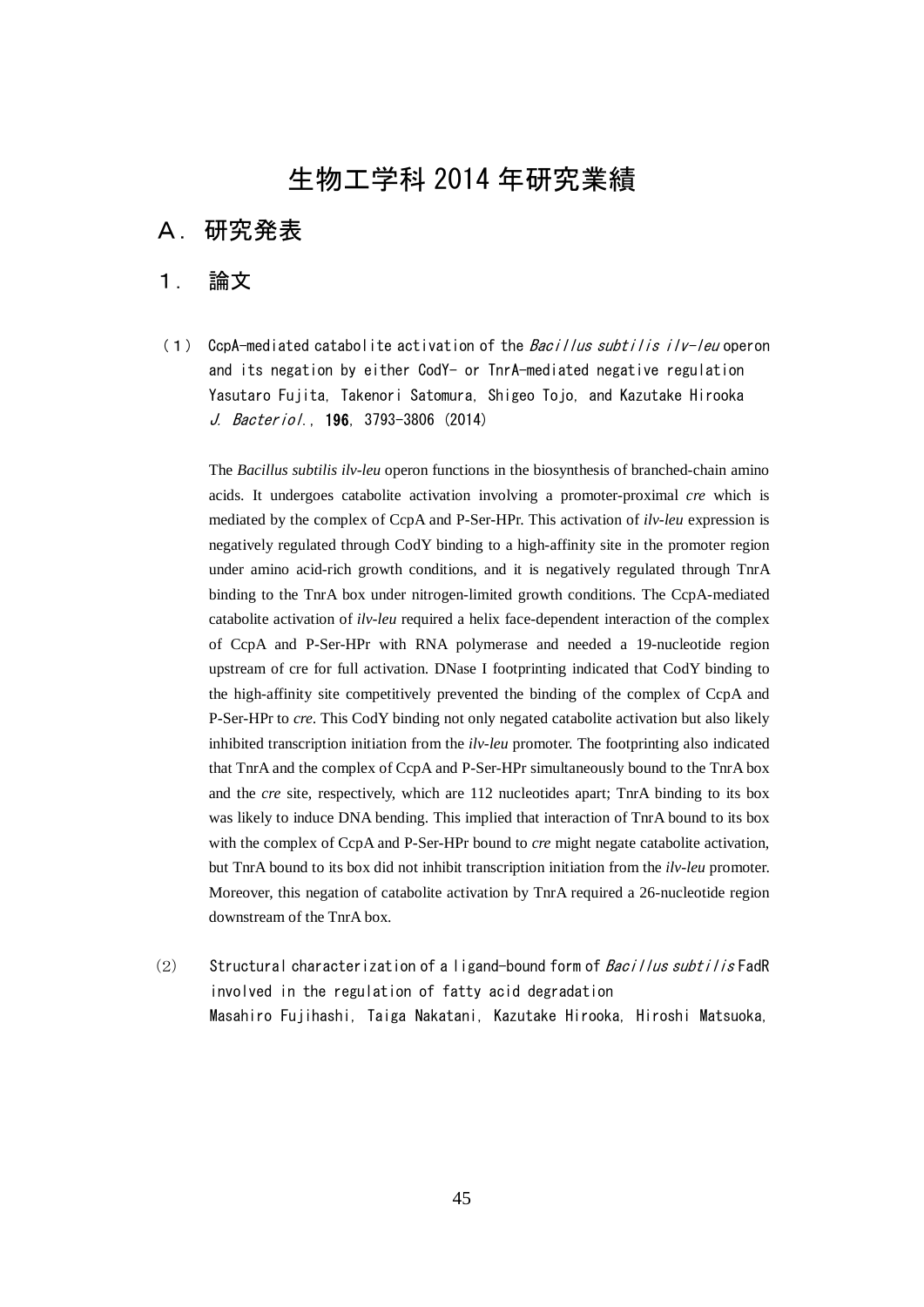Yasutaro Fujita, and Kunio Miki Proteins, 82, 1301-1310 (2014)

*Bacillus subtilis* FadR (FadR(Bs)), a member of the TetR family of bacterial transcriptional regulators, represses five *fad* operons including 15 genes, most of which are involved in β-oxidation of fatty acids. FadR(Bs) binds to the five FadR(Bs) boxes in the promoter regions and the binding is specifically inhibited by long-chain (C14-C20) acyl-CoAs, causing derepression of the *fad* operons. To elucidate the structural mechanism of this regulator, we have determined the crystal structures of FadR(Bs) proteins prepared with and without stearoyl(C18)-CoA. The crystal structure without adding any ligand molecules unexpectedly includes one small molecule, probably dodecyl(C12)-CoA derived from the *Escherichia coli* host, in its homodimeric structure. Also, we successfully obtained the structure of the ligand-bound form of the FadR(Bs) dimer by co-crystallization, in which two stearoyl-CoA molecules are accommodated, with the binding mode being essentially equivalent to that of dodecyl-CoA. Although the acyl-chain-binding cavity of FadR(Bs) is mainly hydrophobic, a hydrophilic patch encompasses the C1-C10 carbons of the acyl chain. This accounts for the previous report that the DNA binding of FadR(Bs) is specifically inhibited by the long-chain acyl-CoAs but not by the shorter ones. Structural comparison of the ligand-bound and unliganded subunits of FadR(Bs) revealed three regions around residues 21-31, 61-76, and 106-119 that were substantially changed in response to the ligand binding, and particularly with respect to the movements of Leu108 and Arg109. Site-directed mutagenesis of these residues revealed that Arg109, but not Leu108, is a key residue for maintenance of the DNA-binding affinity of FadR(Bs).

(3) A few decades of habitat fragmentation has reduced population genetic diversity: A case study of landscape genetics of the large Japanese field mouse, Apodemus speciosus Jun J. Sato, Tsukasa Kawakami, Yurina Tasaka, Masaya Tamenishi, and Yasunori Yamaguchi Mammal Study, 39, 1–10 (2014)

The effects of a few decades of habitat fragmentation on the population genetic diversity of the large Japanese field mouse, *Apodemus speciosus*, in the forest region around Fukuyama University was assessed with approximate 300 bp nucleotide sequences of the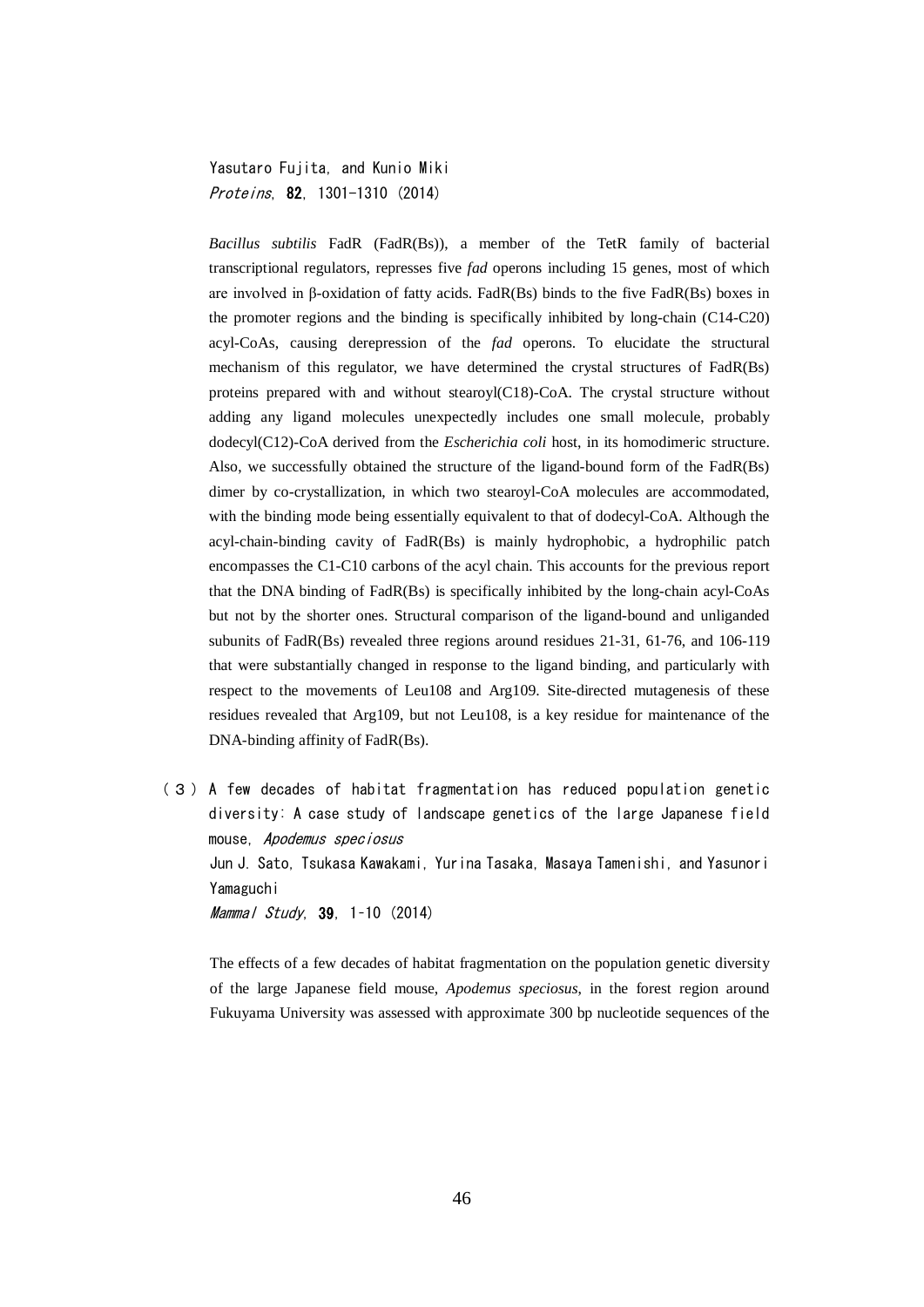mitochondrial D-loop region. Two independently isolated internal populations within the campus showed a smaller number of haplotypes and lower haplotype and nucleotide diversity indices compared to those inhabiting a wide external forest area. Based on the *H*st index, significant genetic differentiation was observed between geographically closely residing external and internal populations but not between distantly residing external populations, suggesting the presence of strong physical barriers between the external and internal populations. Fine-scale changes in the landscape configuration recorded in aerial photographs of Fukuyama University revealed plausible physical barriers and a correlation between isolation time and genetic diversity. The results suggest that the population genetic properties of forest dwelling mammals are sensitive to a few decades of short-term forest fragmentation created by artificial construction. Exploitation by humans should be conducted in harmony with wildlife ecology, such as by maintaining corridors, to achieve a wide habitat area for gene flow.

(4) Molecular building blocks and their architecture in biologically/ environmentally compatible soft matter chemical machinery Taro Toyota, Taisuke Banno, Sachiko Nitta, Masahiro Takinoue, Tomonori Nomoto, Yuno Natsume, Shuichi Matsumura, and Masanori Fujinami J. 0/eo Sci., 63, 1085-1098 (2014)

This review briefly summarizes recent developments in the construction of biologically/environmentally compatible chemical machinery composed of soft matter. Since environmental and living systems are open systems, chemical machinery must continuously fulfill its functions not only through the influx and generation of molecules but also via the degradation and dissipation of molecules. If the degradation or dissipation of soft matter molecular building blocks and biomaterial molecules/polymers can be achieved, soft matter particles composed of them can be used to realize chemical machinery such as selfpropelled droplets, drug delivery carriers, tissue regeneration scaffolds, protocell models, cell-/tissuemarkers, and molecular computing systems.

(5) Application of lipid extracts from *Solidago canadensis* to phytomonitoring of PCB126 in transgenic Arabidopsis plants Sayuri Shimazu, Masaya Ohta, and Hiroshi Ashida Science of the Total Environment, 492, 240-245 (2014)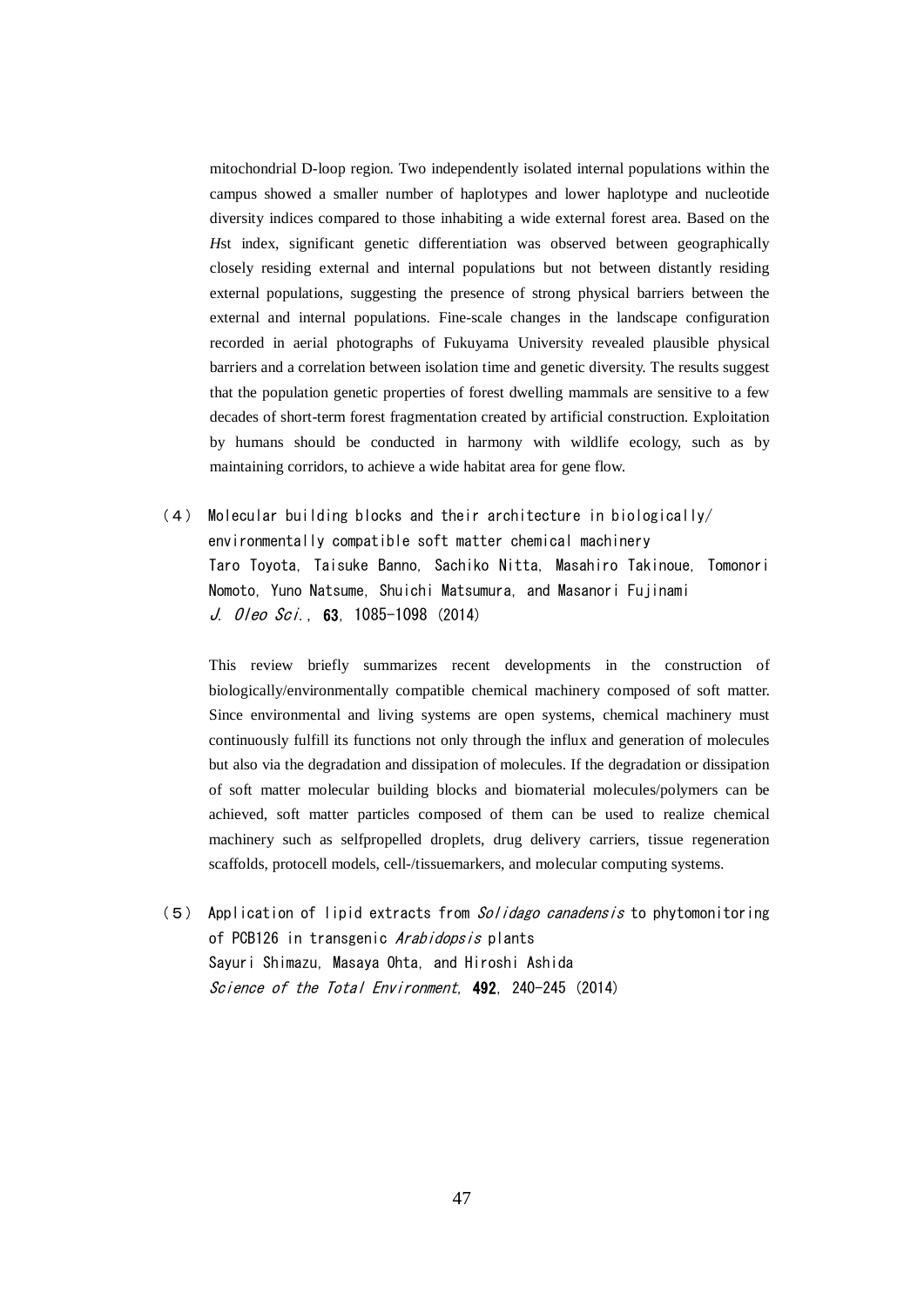The aim of this study is to elucidate the effect of lipid extracts from *Solidago canadensis* for phytomonitoring of polychlorinated biphenyl (PCB) 126 in the transgenic *Arabidopsis* plant XgD2V11-6 carrying the recombinant guinea pig (g) aryl hydrocarbon receptor (AhR)-mediated β-glucuronidase (GUS) reporter gene expression system. A lipid extract was prepared from *S. canadensis* and separated into simple lipid, glycolipid, and phospholipids fractions by silica gel column chromatography. Sterylglucoside (SG), monogalactosyldiacyl-glycerol (MGDG), digalactosyldiacylglycerol (DGDG), and glucosyl ceramide were found in the glycolipid fraction. When the transgenic *Arabidopsis* plants were treated with the glycolipid fraction together with PCB126, PCB126-induced GUS activity significantly increased in the whole plant. Moreover, *S. canadensis*-derived SG, MGDG, and DGDG also significantly increased PCB126-induced GUS activity. These results indicated that glycolipids in *S. canadensis* enhanced the sensitivity of this monitoring assay.

(6) Scavenger receptor CL-P1 mediates endocytosis by associating with AP-2μ2 SeongJae Jang, Katsuki Ohtani, Atsushi Fukuoh, Kenichiro Mori, Takayuki Yoshizaki, Noritoshi Kitamoto, YounUck Kim, Yasuhiko Suzuki, and Nobutaka Wakamiya

Biochim. Biophys. Acta-Gen.Subj, 1**840**, 3226-3237 (2014)

*Background:* Scavenger receptor CL-P1 (collectin placenta 1) has been found recently as a first membrane-type collectin which is mainly expressed in vascular endothelial cells. CL-P1 can endocytose OxLDL as well as microbes but in general, the endocytosis mechanism of a scavenger receptor is not well elucidated.

*Methods:* We screened a placental cDNA library using a yeast two-hybrid system to detect molecules associated with the cytoplasmic domain of CL-P1. We analyzed the binding and endocytosis of several ligands in CL-P1 transfectants and performed the inhibition study using tyrphostin A23 which is a specific inhibitor of tyrosine kinase, especially in μ2-dependent endocytosis and the site-directed mutagenesis in the endocytosis YXXΦ motif in CL-P1 cytoplasmic region. Furthermore, the SiRNA study of clathrin, adaptor AP-2 and dynamin-2 during the endocytosis of OxLDL in CL-P1 transfectant cells was carried out.

*Results:* We identified μ2 subunit of the AP-2 adaptor complex as a molecule associated with the cytoplasmic region of CL-P1. We demonstrated that AP-2μ2 was essential for CL-P1 mediated endocytosis of OxLDL in CL-P1 transfectant cells and its endocytosis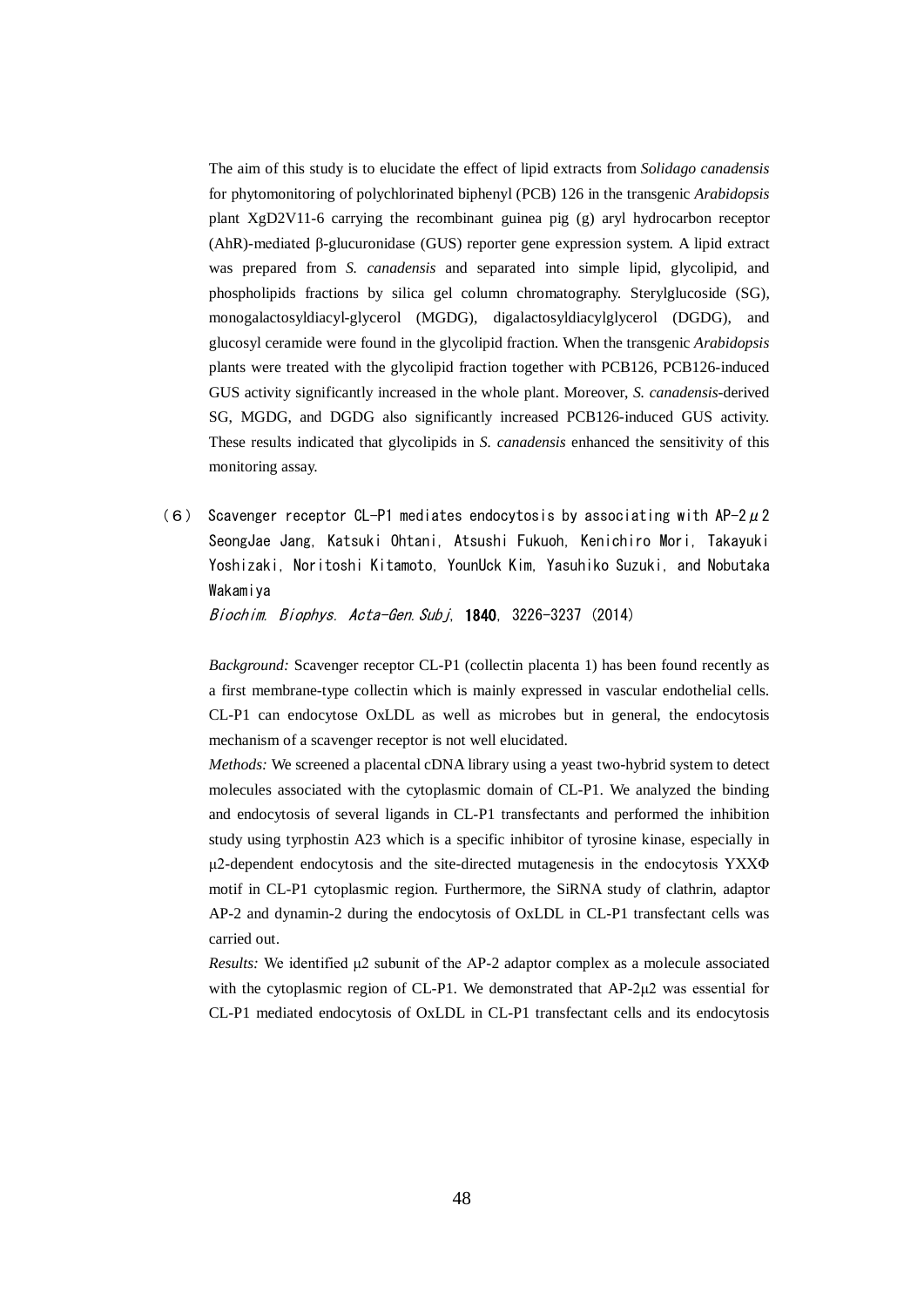was also mediated by clathrin, dynamin and adaptin complex molecules.

*Conclusions:* Tyrosine-based YXXΦ sequences play an important role in CL-P1-mediated OxLDL endocytosis associated with AP-2μ2.

*General Significance:* This might be the first finding of the clear endocytosis mechanism in scavenger receptor CL-P1.

#### 2. 報文

## (1) 福山バラの酵母プロジェクト −製パンへの適用− 杉原千紗、花岡拓哉、池田達哉、久冨泰資 福山大学生命工学部研究年報 (13), 1-19(2014)

本研究は、2016 年 7 月 1 日の福山市市制施行 100 周年に向けた「チャレンジ 100 周年」事業に参加し、「ぬまくま夢工房」「福山市」「福山大学」の産官学が連携し て地域社会の形成及び発展に寄与することを目的として行った。具体的には福山 市園芸センター及びこだま食品株式会社試験農場で栽培されている 43 品種のバ ラを用いて、福山市・福山大学包括協定の下で産業に有用な野生出芽酵母の分離 と実用化を目指した。その結果、398 株の野生酵母を取得し、解析した 222 株中 9 株がワイン酵母 OC2 とほぼ同等の発酵性を示した。その中でも 4 株の高発酵性の 野生出芽酵母は製パンにも適用出来ることがわかり、それぞれの酵母がもつ個性がパ ンの個性に表れるという驚きの事実が判明し、地域の特産としてブランド化できる道が示 された。今後は、高発酵性の野生出芽酵母が得られたバラとその花に飛来する昆虫類 についての詳細な研究を進めることが課題となる。

## 3. 学会発表

(1) 枯草菌でのラムノース資化に関わる yuxG-yulBCDE オペロンにコードされる各タ ンパク質の機能解析 広岡和丈、藤田泰太郎. 日本農芸化学会 2014 年度大会(東京)、大会講演要旨集 on line (2014-3)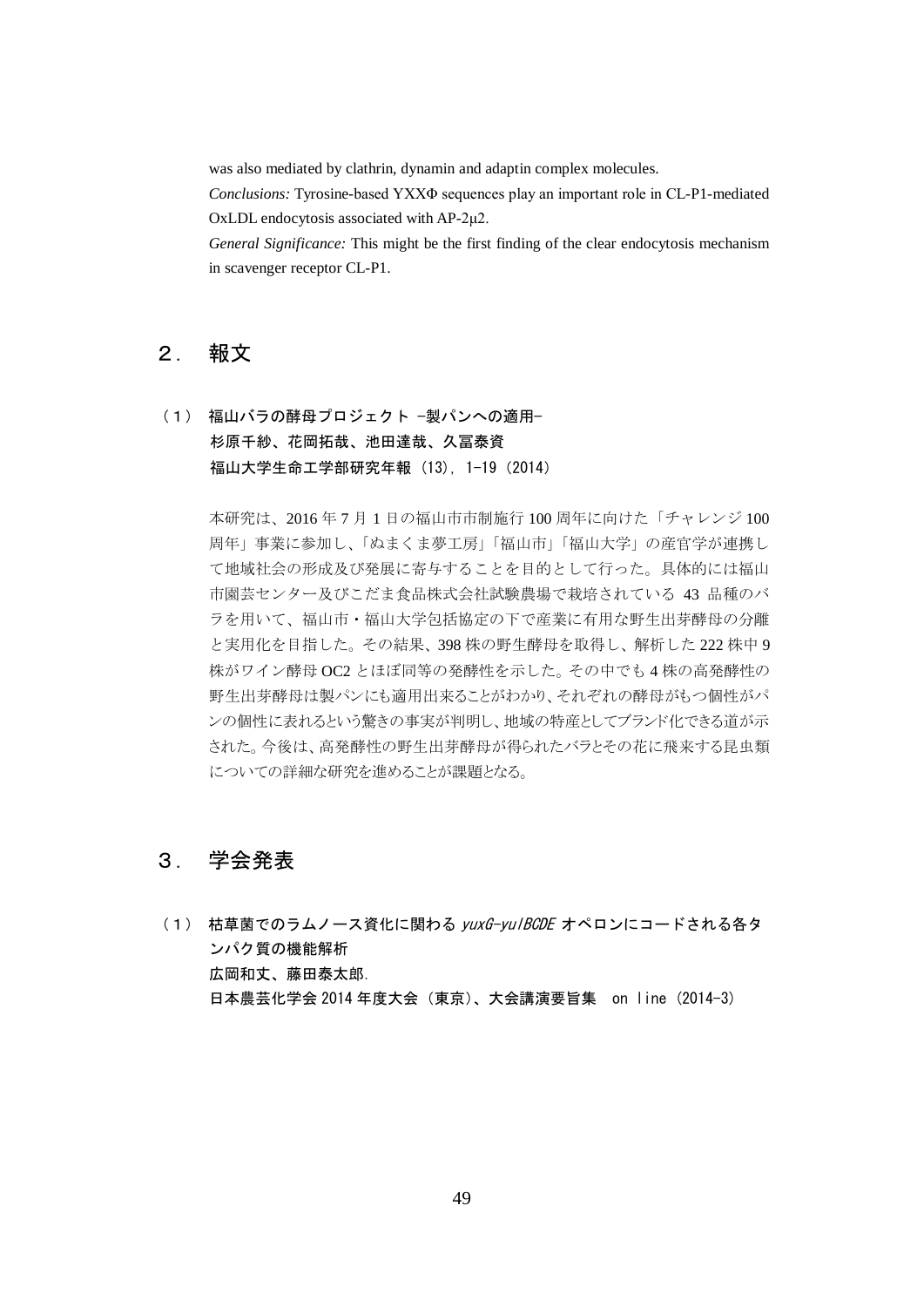【目的】土壌細菌である枯草菌は植物根圏にも普遍的に存在し、根から浸潤する 糖などの種々の有機化合物を栄養源として利用している。我々は、枯草菌ゲノム からラムノース異化に関わる酵素群とその発現制御を担う転写因子をコードする yuxG-yulBCDE オペロンを見出し、その制御機構を解析している。YulB は DeoR フ ァミリーに属する転写因子であり、DNase I フットプリント解析によりオペロン 上流の 2 つの不完全なダイレクトリピートを含む領域に結合することが示された。 この結合様式を明らかにするために、YulBタンパク質の四次構造の決定を試みた。 また、他の DeoR ファミリー転写因子の特性から類推すると、ラムノース代謝中間 体でリン酸基を有するラムヌロース-1-リン酸が直接のエフェクターとして作用 し、YulB の DNA 結合を解除してオペロンの発現を脱抑制することが予想された。 ラムノースのラムヌロースへの異性化は YulE によって行われ、YulC はラムヌロ ースのリン酸化を行うと考えられる。YulB の DNA 結合に対する効果の検証に用い るラムヌロース-1-リン酸を調製することを目的に、YulE および YulC タンパク質 を調製し、それぞれの酵素活性の測定を試みた。

【方法・結果】yulB 遺伝子断片を pColdIV ベクターに組み込んだプラスミドを構 築し、これを用いて大腸菌 BL21 株を形質転換した。得られた形質転換体を LB 培 地を用いて 37℃ で培養後、15℃ に冷却して IPTG を添加することで目的タンパク 質の発現を誘導した。菌体を超音波破砕して粗タンパク質抽出液を調製し、これ を硫安沈殿に供し、30-50%飽和沈殿画分を回収して透析後、DEAE 陰イオン交換カ ラムクロマトグラフィーに供した。その結果、比較的高収率で精製 YulB タンパク 質を得ることができた。現在ゲルろ過カラムクロマトグラフィーを用いて、溶液 中の YulB タンパク質の分子量を算出し、四次構造の決定を行っている。また、yulE および yulC 遺伝子断片をそれぞれ pColdI ベクターに組み込み、N 末側に His タ グを付加した状態で各タンパク質を発現させるプラスミドを構築した。これらを それぞれ用いて大腸菌 BL21 株を形質転換し、上述の方法に従って目的タンパク質 の発現誘導を行った。菌体から粗タンパク質抽出液を調製し、SDS-PAGE に供した 結果、目的タンパク質の明確なバンドを確認することができた。現在各タンパク 質のアフィニティカラムクロマトグラフィーによる精製とそれらの酵素活性測定 を行っている。

(2) 油脂(triacylglycerol)を分泌する酵母*Saccharomyces cerevisiae* 変異株の 解析

藤井洋紀、松崎浩明、秦野琢之

日本農芸化学会 2014 年度大会(東京)、大会講演要旨集 on line (2014-3)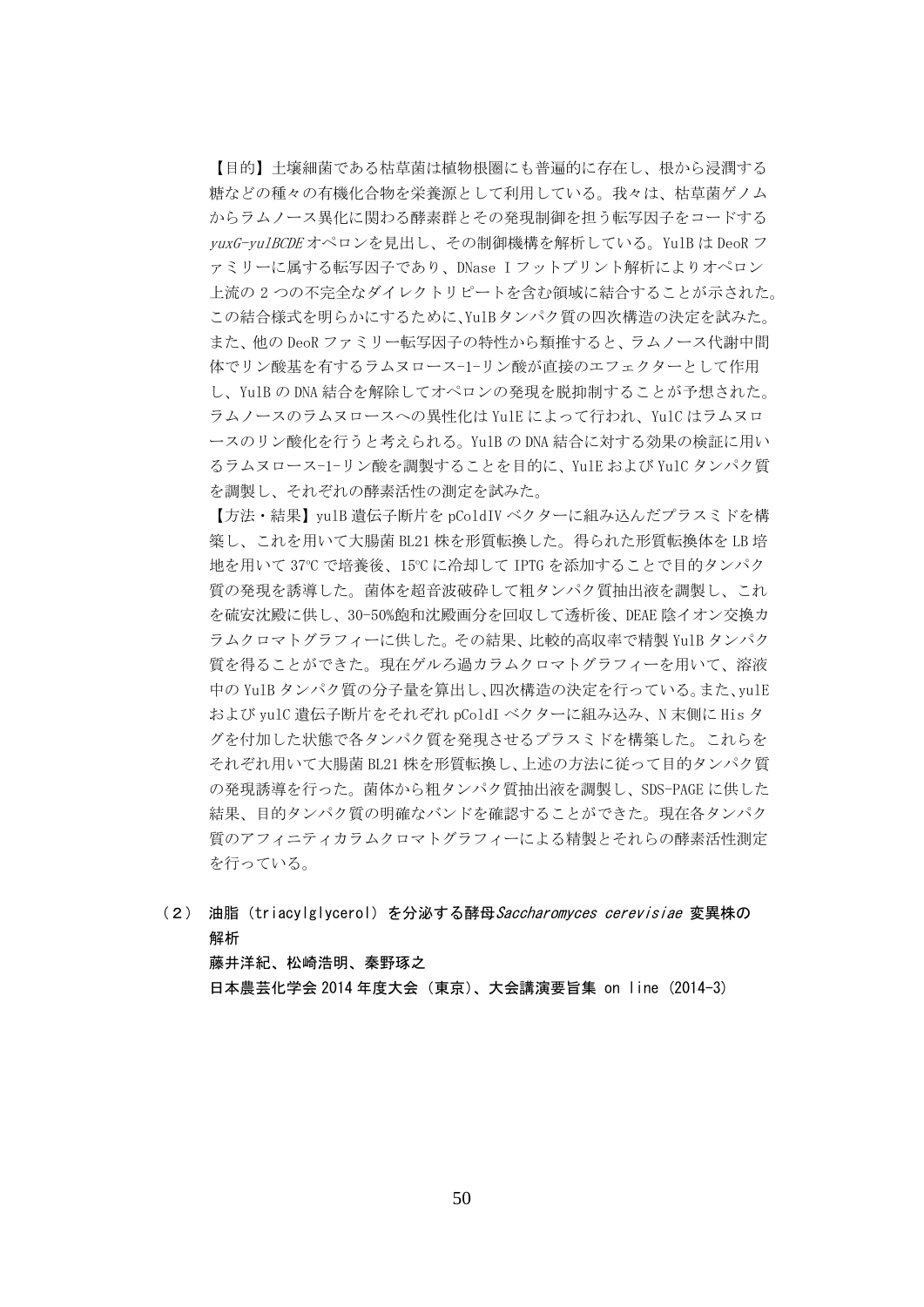【目的】油脂生産微生物のほとんどは、産物油脂を細胞内に蓄積する。我々は、 油脂を細胞外へ分泌生産する微生物の育種実験を行ってきた。産物油脂を細胞外 に排出させることにより、生産能の強化と抽出コストの削減を目指している。こ れまで2種の酵母 (Trichosporon sp.およびSaccharomyces cerevisiae)の triacylglcerol (TG) 分泌変異株を材料として、TGの細胞外排出機構の解析を行 ってきた。今回はS. cerevisiaeで得られた知見について報告する。

【方法·結果】S. cerevisiaeのSTG1変異株は、TGを菌体外に漏出する。STG1株の TG分泌(Halo<sup>+</sup>)形質は1遺伝子変異に由来し、野生型遺伝子により相補される。 また細胞凝集性が強く、遺伝子クローニングの障壁ともなってきた。変異遺伝子 を特定するため、Yeast-Knock-Out collection(YKO、約4800株)よりTG分泌の表 現型を示す株をスクリーニングした。得られた候補株について、STG1株との交配 試験並びに菌体外TGの検出を行った。その結果、SPC72遺伝子がTG分泌抑制に関与 していることが強く示唆された。親株 (YP1) のSPC72を破壊した (YP1/SPC72Δ) ところ、菌体外にTGが検出されるようになった。一方spc72株は、細胞内油滴(Lipid droplet)の形態・配位に異常を生じ、また油滴タンパクの分子種にも変動が起こ っていることが明らかとなった。Spc72pは622アミノ酸で構成されcoiled-coil構 造を有し、SPBのouter-plaqueに局在する。その機能として、細胞質微小管や星状 体微小管の形成・安定に関わることが示されている。変異遺伝子spc72の塩基配列 を親株のそれと比較した結果、ORFの上流414塩基から下流218塩基までに変異点は 存在しなかった。RT-PCRを行い発現の有無や強弱を確認したが、どちらの株でも 発現しており、有意差は認められなかった。なぜこのような結果になったか、そ の原因を解析するとともに、改めて相補試験を行い、他の候補遺伝子の関係につ いても検討している。

## (3) 出芽酵母において染色体からのセントロメア DNA の切り出し誘導時に出現する生 存細胞の解析 宮本昭弘、柳本敏彰、秦野琢之、松崎浩明 日本農芸化学会 2014 年度大会(東京)、大会講演要旨集 on line (2014-3)

遺伝子組換え生物が野外で拡散した場合、環境へ及ぼす影響が危惧される。我々 は、条件致死性質や不稔性質の付与によって遺伝子組換え生物の野外環境での拡 散を防止することを目指している。それらの性質の付与には、部位特異的組換え を利用して特定の条件下や時期に染色体からセントロメアDNAを切り出し、細胞死 を誘導することが有効であると考えた。そこで、出芽酵母Saccharomyces cerevisiaeをモデル生物としてpSR1プラスミドのR-RS部位特異的組換え系を利用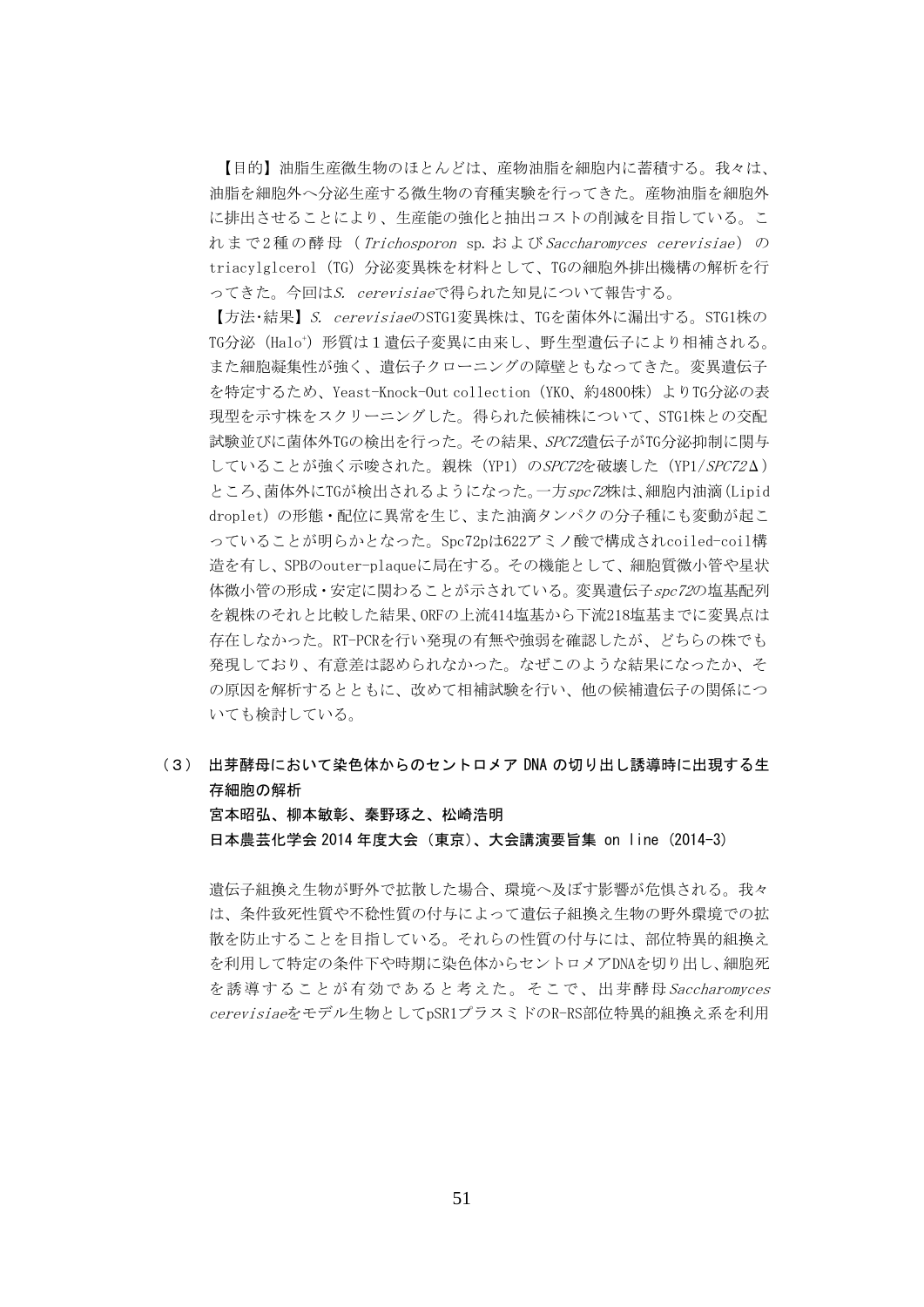して染色体からセントロメアDNAを切り出して細胞死を誘導するシステムを開発 した。このシステムは、まず、S. cerevisiae染色体のセントロメアDNAの両側に 組換え標的部位(RS)を同じ向きで挿入し、さらに、Rレコンビナーゼ発現プラスミ ドを導入した細胞を作製した後に、ガラクトースによりレコンビナーゼの発現を 誘導して行う。一倍体では第IV番染色体1本から切り出すことで、また、二倍体で は第IV番相同染色体の両方から切り出すことで、生存率が大きく低下し、細胞死 を誘導することができた。しかし、切り出しを誘導しても僅かな数の生存細胞が 出現した。そこで、今回は、生存細胞が出現する原因を解明し、生存細胞の出現 を抑制することで、さらに生存率を低下させることを目指した。一倍体のプレー ト培養で出現した生存細胞クローンのセントロメア近傍の構造のPCR解析や、RS 領域のDNAシークエンス解析から、生存細胞が出現した主な原因は、染色体から片 方1個のRSが欠失して組換えが起こらなかったためであった。また、この欠失は全 て、RS DNAの両端に存在するTCGA配列の間で起きており、同時に2個のRSが欠失し たものは認められなかった。このことから、構造的にRSは欠失する可能性が示唆 された。そこで、TCGA配列を改変することで欠失が抑制され、生存率をさらに低 下させることができると考えている。

(4) 脂肪細胞はイソプロテレノール刺激によって血液凝固因子第 VII 因子を分泌する 高橋伸彦、吉崎隆之、平中奈津弥、赤沼正康、吉田美香、内藤澄悦、熊野 穣、 高後 裕、家子正裕

第 57 回日本糖尿病学会年次学術集会(大阪)、抄録集 on line (2014-5)

【背景】血液凝固第 VII 因子(FVII)は凝固反応に関わるのみならず脂肪細胞のイ ンスリンシグナルを阻害することが知られている.【目的】脂肪細胞における FVII の産生や分泌について検討する.【方法】3T3-L1 脂肪細胞の培地にβアドレナリ ン受容体作動薬であるイソプロテレノール(ISP)を添加し、培地への FVII 分泌に ついて Western blot 法および ELISA 法を用いて検討した.【結果】ISP は時間お よび濃度依存性に 3T3-L1 脂肪細胞の FVII 分泌を増加させた.この作用は isobutyl-methylxanthine で増強された.また,cAMP アナログ単独添加にても FVII の分泌は増加した.さらに ISP による FVII 分泌は PKA 阻害剤 H-89 の前処置で減 弱した.一方,ISPはFVII遺伝子発現に影響を与えなかった.【結語】ISPはcAMP-PKA 経路を介して脂肪細胞の FVII 分泌を増加させることが分かった.

(5) 疎水化高分子を利用したコエンザイム Q10 の可溶化と運搬 金尾義治、山本繁史、上田修司、大田将洋、栗原大貴、山口泰典、平山文俊 日本薬剤学会第 29 年会 (さいたま)、プログラム集、p.151 (2014-5)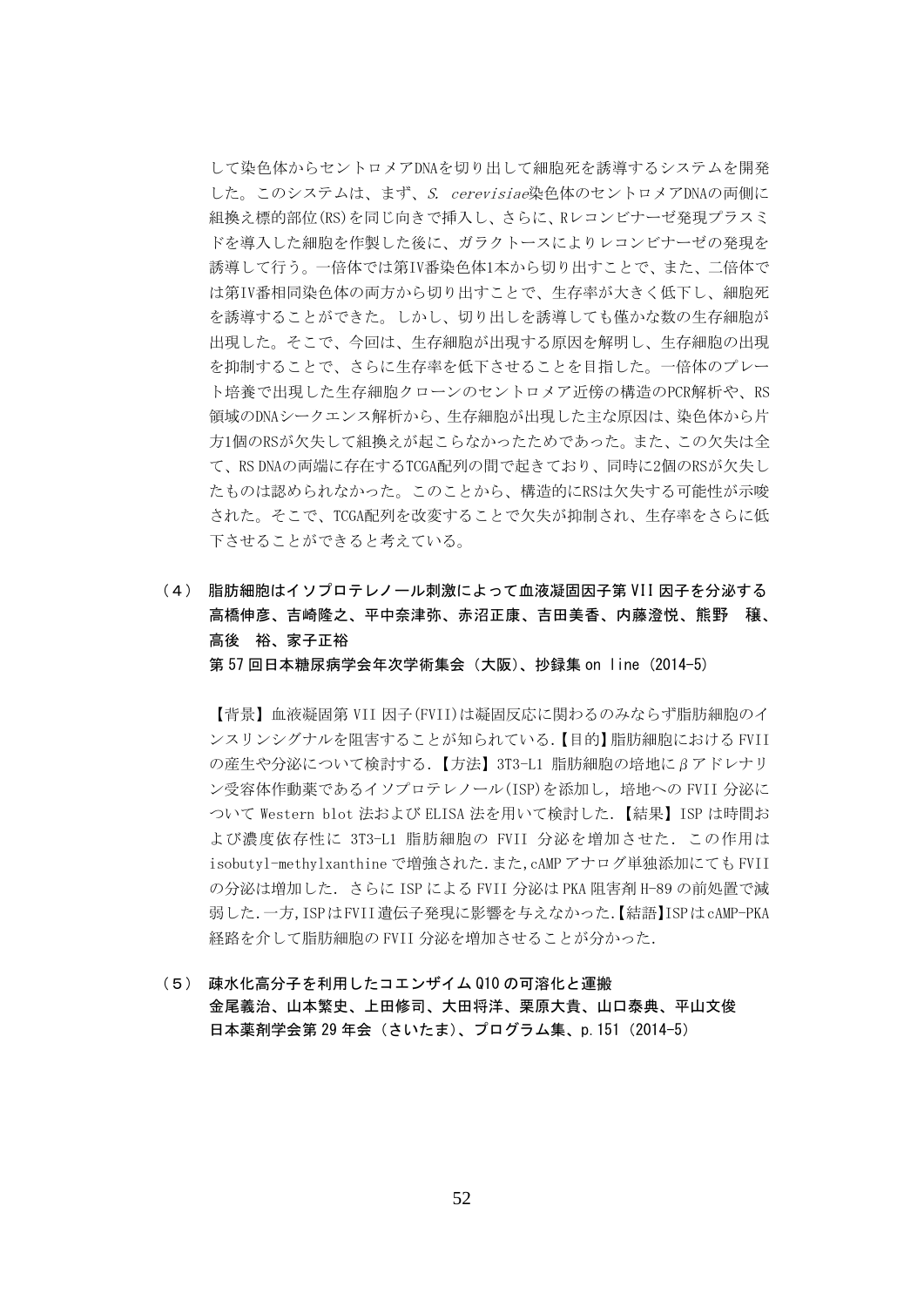コリコート IR(KOL)は、1 本鎖の PEG に 2 本の PVA 鎖が共有結合した分子量 45,00Da の PVA-PEG グラフトポリマーである。また、クラスターデキストリン(CDex)は、 分子内に環状構造を有するデキストリンである。高分子 (462kDa) にもかかわら ず、きわめて水溶性が高く、体内酵素により容易に消化される。本研究では、両 親媒性の疎水化高分子を合成し、難溶性コエンザイム Q10 (CoQ10) を内包・可溶 化するナノ粒子の調製を行った。その結果、疎水化高分子は、CoQ10 を最大 15w/w% まで内包した。疎水基の導入率は1~6w/w%であった。X 線回折と DSC 分析によ ると、CoQ10 はアモルファス状態で内包されていることが明らかとなった。CoQ10 内包ナノ粒子を水に溶解すると、透明なコロイド溶液となり、100~150nm の粒子 径を示した。また、ステアリル基を導入した疎水化高分子を用いた CoQ10 内包ナ ノ粒子(4mgCoQ10/kg)をマウスに尾静注したところ、生分解性の CDex ナノ粒子 ではほとんど血中濃度を観測できなかったが、KOL ナノ粒子では高い血中濃度を 得ることができた。

## (6) 哺乳類の進化遺伝学的研究:モロシヌスマウスの由来と環境適応の解明に向けて (森脇和郎賞 受賞講演)

#### 佐藤 淳

第 28 回モロシヌス研究会 (伊豆修善寺)、講演要旨集、p.13 (2014-6)

マウスは生命科学や医学等の分野で生命機能を解明するモデル動物としての地位 を確立した。一方で、ゲノムが解読され、遺伝子機能のアノテーションも進むマ ウスは生命環境モデルとしての役割も果たしている。つまり、野生哺乳類の由来 や適応を解明するための知見と手法を提供する。生物多様性保全が喫緊の課題で ある現代社会において、このような生物と環境との相互作用をゲノムの視点で明 らかにすることは重要である。本講演では、第一に、演者が森脇和郎先生と共に 行ってきた野生由来マウスのヘモグロビン遺伝子における進化遺伝学的研究を紹 介し、モロシヌスマウスの複雑な由来について議論する。成体で発現するヘモグ ロビンベータ鎖遺伝子は HBB-T1 遺伝子と HBB-T2 遺伝子の 2 つの遺伝子から構成 され、これらの遺伝子間には約 14kb のスペーサー領域が存在する。モロシヌスマ ウスが持つ <sup>p</sup> 型ハプロタイプは、東南アジア系統の castaneus 亜種グループが持 つ d 型ハプロタイプと東アジア系統の musculus 亜種グループが持つ w1 型ハプロ タイプとの組み換え体であることが明らかとなった。スペーサー領域内には組み 換え点が特定され、その周辺領域に特徴的な polyT 配列が見出された。モロシヌ スマウスのゲノムには東アジアにおける亜種間交雑などの複雑な歴史が刻まれて いるようである。第二に、現在進行中である野生マウス集団の局所適応に関する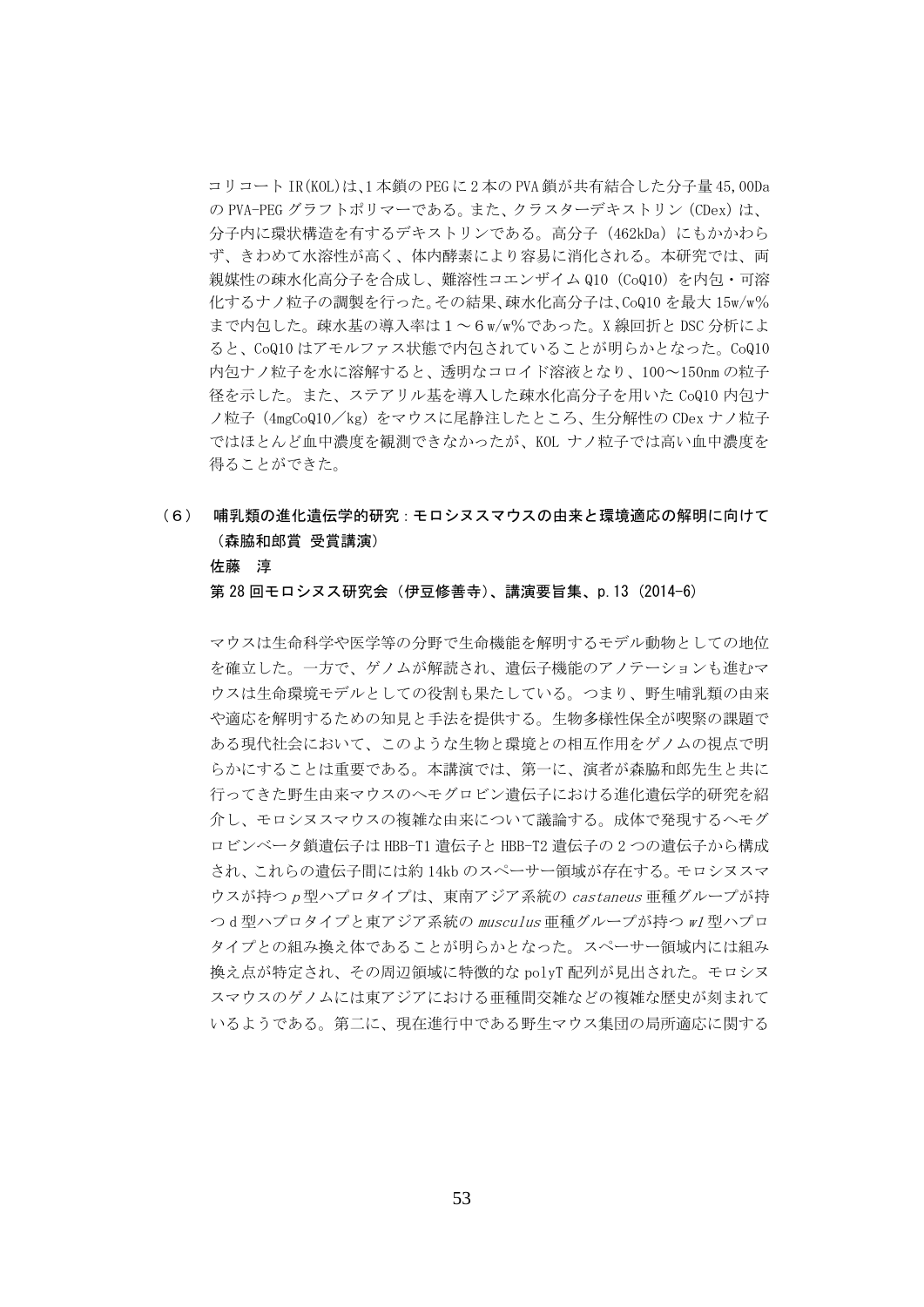研究を紹介する。予備的な研究段階にあるが、北海道の野生マウス集団の旨味受 容体遺伝子の多様性が非常に低く、選択的一掃を示唆する結果が得られている。 最後に、森脇先生が遺された野生マウス由来ゲノム DNA バッテリーを用いた環境 科学の推進を強調したい。

#### (7) 花や果実に棲息する高発酵性の野生出芽酵母の種多様性 杉原千紗、花岡拓哉、久冨泰資 日本進化学会第 16 回大会(高槻)、講演要旨集、p.149 (2014-8)

福山市のバラ 43 品種、福山市のブドウ、世羅郡のブルーベリーから野生の出芽酵 母の分離を試みた。その結果、バラの花からは 398 株、ブドウからは 41 株、ブル ーベリーからは 29 株の野生酵母を取得出来た。それらの発酵性試験を行ったとこ ろ、バラの花から 9 株、ブドウから 24 株、ブルーベリーから 7 株の高発酵性の野 生酵母株が得られた。これらの菌株の電気泳動核型と 18S rDNA を解析したところ、 バラから 4 種、ブドウから 2 種、ブルーベリーから 2 種を明確に特定できた。バ ラ由来の高発酵性の野生酵母種は、果実からのそれらとは異なる酵母種であった。 高発酵性の野生出芽酵母種は比較的香りの強いバラの品種から採取されており、 香りにつられて飛来するハナムグリと呼ばれる昆虫が酵母を運搬していることが 示唆された。また、花に持ち込まれた酵母群の中で特定の酵母種が、バラの蜜の 糖組成などに応じて選択的に増殖してくる可能性も示唆された。なお、バラから 分離された高発酵性の野生出芽酵母は製パンにも適用出来ることが分かり、地域 の特産としてブランド化できる道が示された。今後、非発酵性の酵母の解析もあ わせて進めて行きたいと考えている。

(8) 花や果実に棲息する酵母の多様性

#### 久冨泰資、花岡拓哉、吉川成美、杉原千紗 日本植物学会第 78 回大会(川崎)、研究発表記録、p.203 (2014-9)

私たちは、これまで、自然界に棲息する野生の出芽酵母の分離とその多様性の解 析を行ってきた。今回は、大学が所在する福山市で栽培されているバラから野生 出芽酵母を分離して、それらの種多様性を解析するとともに、高エタノール発酵 性株を選別して、地場産品の開発に活かす道を探った。福山市は、2016 年に市制 施行 100 周年を迎え、「100 万本のバラのまち」を市の特徴に掲げている。

福山市内の2箇所で栽培されているバラ 43 品種から花や実を採取し、微生物の 集積培養を行った。5 種の培地を用いた分離培養を通して、総計 398 株の野生出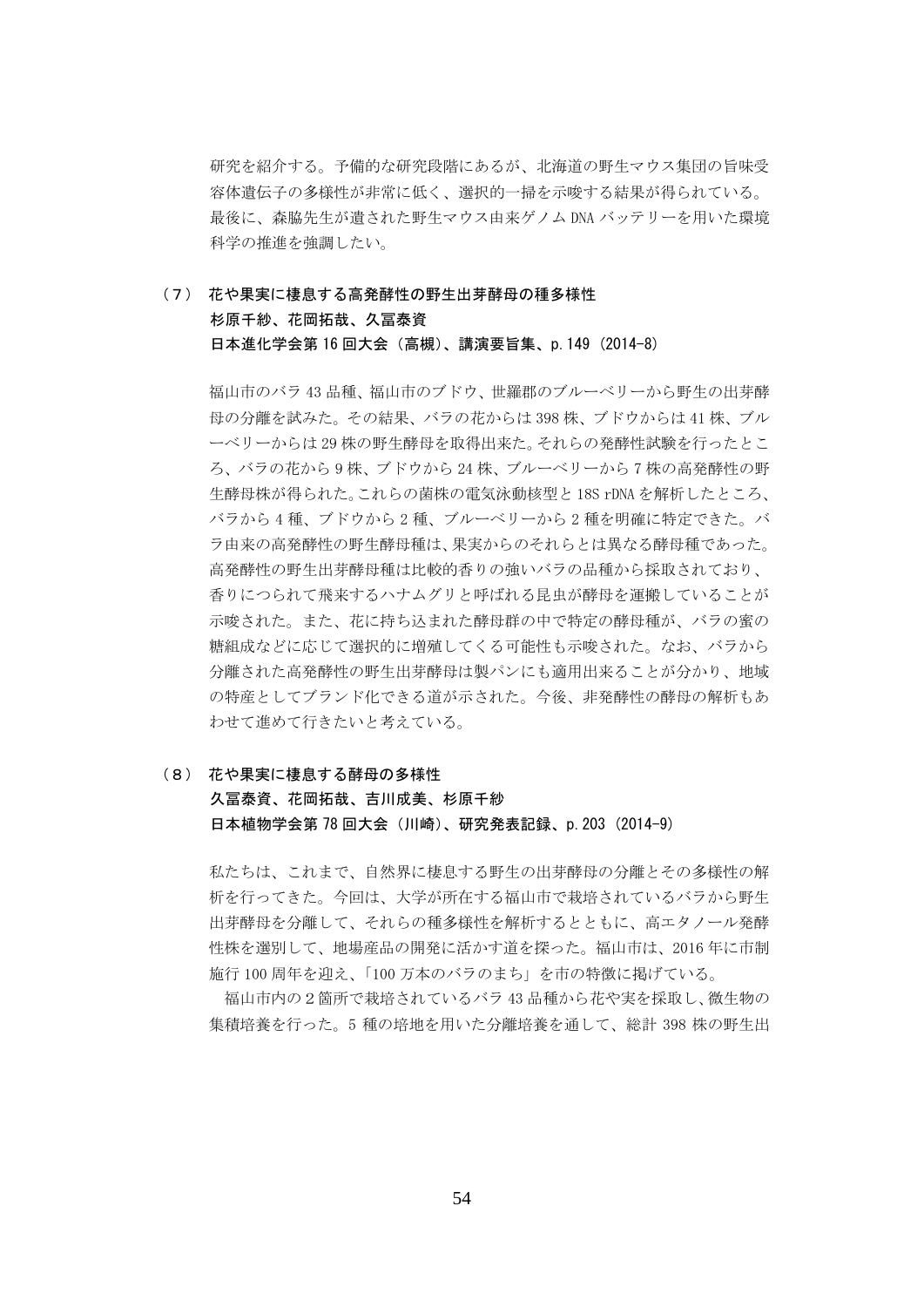芽酵母を単離することができた。このうち、高発酵性の株に注目してスクリーニ ングを行ったところ、9 株が市販のパン酵母と同程度の発酵性を示すことがわか った。電気泳動核型と 18S rDNA の解析を通して、4種の同定に成功した。これら の研究を通して、バラの品種と棲息する酵母の間には相関があること、酵母はあ る種の昆虫を通して持ち込まれることが示唆された。一方、地場特有の酵母を用 いた製パン試験を進めており、特徴のあるパンづくりに繋がることを提示できた。

(9) 枯草菌 ilv-leuオペロンの CcpA に依存するカタボラト活性化とその CodY あるい は TnrA に依存する負の制御によるキャンセル 広岡和丈、里村武範、東條繁郎、藤田泰太郎 平成 26 年度(2014 年度)グラム陽性菌ゲノム機能会議(鶴岡)、要旨集 (2014-9)

枯草菌の分岐鎖アミノ酸合成に関与する ilv-leu オペロンは、CcpA と P-Ser-HPr の複合体のシスエレメント cre への結合により引き起こされるカタボライト活 性化を受ける。この ilv-leu 発現の活性化は、アミノ酸に富む増殖条件では CodY の CodY 部位への結合による負の制御を受け、また窒素制限増殖条件では TnrA の そのボックスへの結合による負の制御を受ける。CcpA に依存した ilv-leu の活性 化は CcpA と P-Ser-HPr を用いて生体外で再構成された。lacZ-融合解析により、 この活性化は RNA ポリメラーゼと CcpA と P-Ser-HPr 複合体との相互作用でのヘリ ックス面依存性を示すことを明らかにし、また完全なカタボライト活性化を引き 起こすためには cre 上流の 19-ヌクレオチド領域が必要であることを示した。 DNase I フットプリント解析により、CodY-I+II 部位への CodY の結合が creへ の CcpA と P-Ser-HPr 複合体の結合を競合的に妨害することが判った。この CodY への結合はカタボライト活性化をキャンセルするのみならず ilv-leu プロモー ターからの転写の開始も阻害すると思われる。このフットプリント解析により、 112 ヌクレオチド離れた TnrA ボックスと cre に TnrA と CcpA と P-Ser-HPr 複合 体が同時に結合すること、また TnrA の結合のみで DNA 湾曲を引き起こすと思われ た。このことは、TnrA ボックスに結合した TnrA と cre に結合した CcpA と P-Ser-HPr の複合体との相互作用がカタボライト活性化をキャンセルすることを 示唆した。とはいえ、TnrA ボックスに結合した TnrA は ilv-leu プロモーターか らの転写の開始を妨害しなかった。さらに、この TnrA 結合によるカタボライト活 性化のキャンセルは、TnrA ボックスの下流の 26-ヌクレオチド領域を必要とした。

#### (10) 枯草菌のラムノース異化を制御する YulB 転写因子の機能解析 広岡和丈、小土井祐介、藤田泰太郎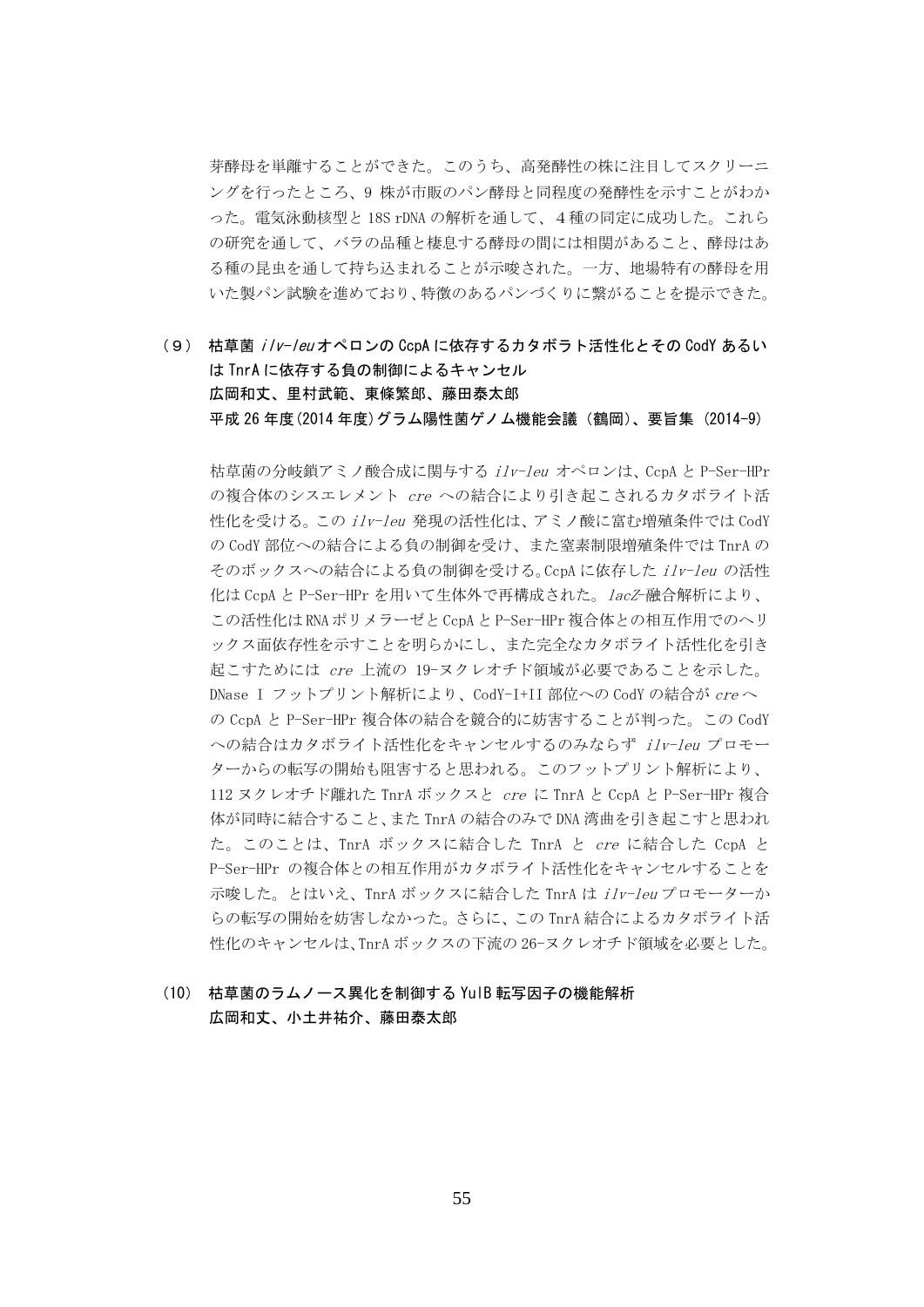#### 平成 26 年度(2014 年度)グラム陽性菌ゲノム機能会議(鶴岡)、要旨集 (2014-9)

枯草菌は植物根圏にも普遍的に存在し、根から滲出する種々の有機化合物を栄養 源としている。我々は、枯草菌ゲノムからラムノース異化に関わる酵素群とその 発現制御を担う転写因子をコードする vuxG-vulBCDE オペロンを見出し、その機能 解析を行っている。ラムノースは、細胞壁ペクチン・根から分泌される粘液質・ フラボノイド配糖体などの植物由来物質の構成成分であるので、根圏土壌中には 比較的豊富に存在しており、枯草菌はこのオペロンを発現させてラムノース資化 を行っていると考えられる。

YulB は DeoR ファミリーに属する転写因子であり、DNase I フットプリント解析 により vuxG上流の2つの不完全なダイレクトリピートを含む領域に結合すること が示された。組換え YulB タンパク質を分子量マーカーと共にゲルろ過カラムクロ マトグラフィーに供した結果、YulB は溶液中で二量体を形成することがわかり、 ゲルシフト解析の結果と合わせて、二分子の YulB 二量体が yuxG 上流制御領域に 結合すると推定された。また、この領域には、カタボライト制御を司る CcpA の認 識配列である creが YulBの結合するダイレクトリピートと重なる形で存在してい た。CcpA とその活性化に必要な P-Ser-HPr の組換えタンパク質を用いたフットプ リント解析により、CcpA 複合体のこの cre への結合が示されたが、YulB と CcpA 複合体の両方を添加した条件でのフットプリント解析では、CcpA 複合体の cre へ の結合は認められなかった。

他の DeoR ファミリー転写因子の特性から類推すると、ラムノース代謝中間体の ラムヌロース-1-リン酸が直接のエフェクターとして作用し、YulB の DNA 結合を 解除することが予想された。ラムノースのラムヌロースへの異性化は YulE によっ て行われ、YulC はラムヌロースのリン酸化を行うと考えられたので、各タンパク 質を大腸菌で発現させて精製し、酵素活性を測定した結果、それぞれの酵素活性 を有していることが確認された。

yuxG-yulBCDE オペロンの各遺伝子に pMUTIN プラスミドの挿入をもつ枯草菌株 に ccpA 破壊をさらに導入して構築した各菌株と、yuxG プロモーターと lacZ との 連結を amyE 座に導入した枯草菌株を用いてレポーター解析を行った結果、yuxG プロモーターの誘導は YulB、YulE、および YulC が存在する菌株を炭素源として ラムノースを添加した培地で生育させた場合にのみ検出され、ラムヌロース-1- リン酸が YulB のエフェクターであることが強く示唆された。また、YulB、YulE、 YulC、および CcpA が存在する菌株をグルコースとラムノースの両方を添加した培 地で培養すると、ラムノースによる誘導効果はグルコースが消費されるまで抑制 された。これにより、YulB が脱抑制されたとしてもグルコース存在下では CcpA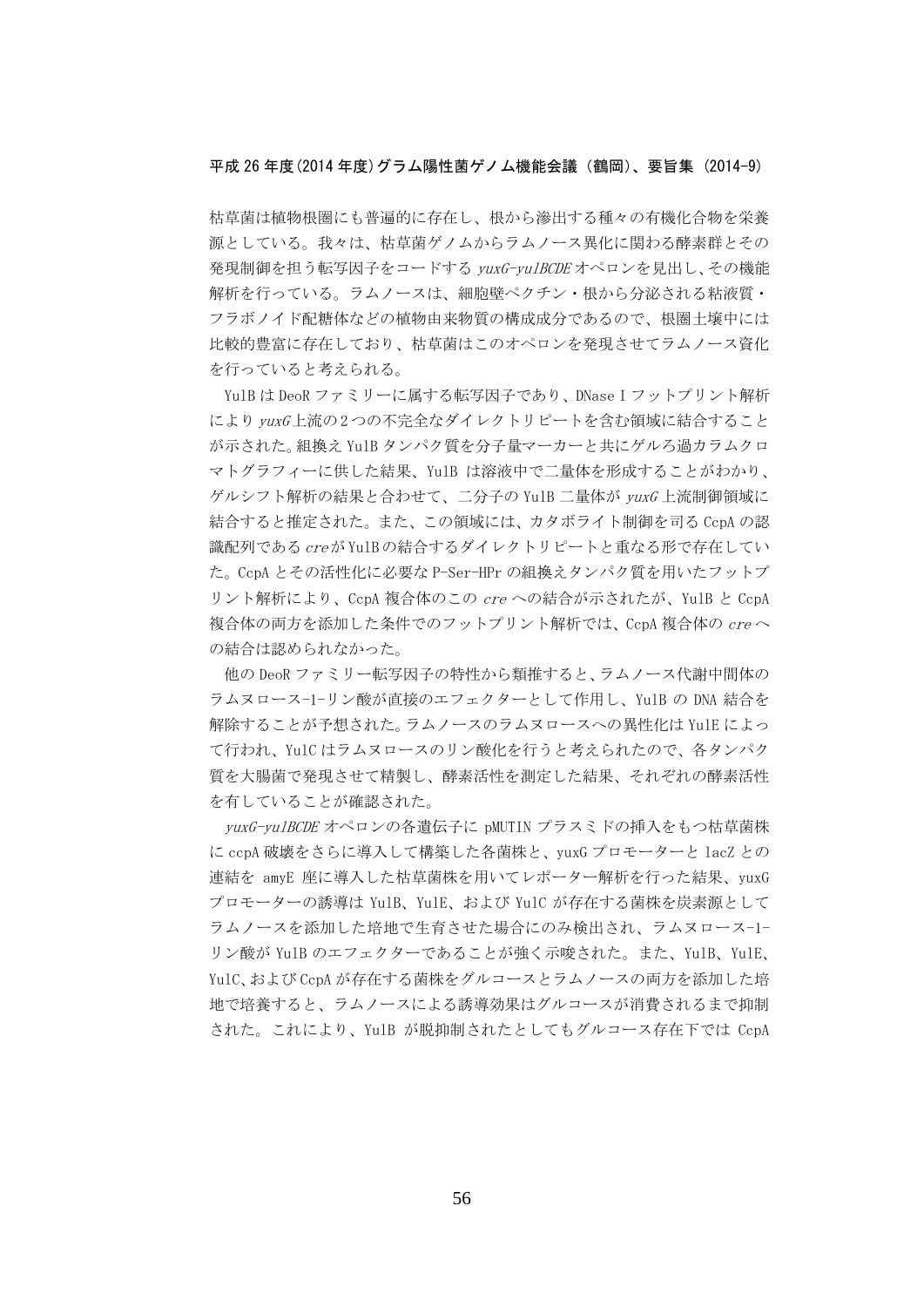によってカタボライト抑制を受けると考えられた。

(11) 出芽酵母における染色体からのセントロメアDNA の切り出し誘導時に出現する生 存細胞の解析

松崎浩明、宮本昭弘、柳本敏彰、秦野琢之 第 66 回日本生物工学会大会 (札幌)、講演要旨集、p. 114 (2014-9)

遺伝子組換え生物が野外で拡散すると、環境へ及ぼす影響が危惧される。我々は、 条件致死性質や不稔性質の付与によって遺伝子組換え生物の野外での拡散を防ぐ ことを目指している。それらの性質の付与には、部位特異的組換えを利用して特 定の条件下や時期に染色体からセントロメアDNA を切り出し、細胞死を誘導する 方法が考えられる。そこで、酵母S. cerevisiaeをモデル生物としてpSR1プラスミ ドの部位特異的組換えを利用してセントロメアDNAを切り出すことで細胞死を誘 導することを検討している。セントロメアDNAの切り出しは、第IV 番染色体のセ ントロメアDNAの両側に組換え標的部位(RS)を同じ方向に挿入し、ガラクトース によりレコンビナーゼの発現を誘導して行う。一倍体では第IV番染色体1本から切 り出すことで、また二倍体では第IV 番相同染色体の両方から切り出すことで、生 存率が大きく低下し、細胞死を誘導することができる。しかし、プレート上で僅 かな数のコロニーが出現するので生存細胞が出現する原因を解析した。一倍体の 生存細胞のセントロメアDNA近傍のPCR解析やRS領域のシークエンス解析から、生 存細胞が出現した原因は、主に染色体から2個のRSのうち1個が欠失し、切り出し が起こらなかったためと示唆された。この結果に基づき、生存率をさらに低下さ せることを検討している。

(12) MAMMAL STUDY—アジア哺乳類学の世界への発信 本川雅治、島田卓哉、佐藤 淳、押田龍夫 日本哺乳類学会 2014 年度合同大会(京都)、講演要旨集、p.55 (2014-9)

日本哺乳類学会が出版する Mammal Study は、現在 Web of Science Expanded に収 録、国際学術雑誌としての認知が高まり、多くの国から論文が投稿されています。 Mammal Study は何を目指すか?会員と考えるために、本自由集会を企画しました。 アジア哺乳類学の研究成果を積極的に世界に発信する役割、商業出版社に頼らな い出版とコンテンツ保持の意義、日本から国際展開を目指す数少ない学術雑誌の 戦略などについて、一緒に考えましょう。インパクトファクターは重要な指標で すが、それに固執して、雑誌の個性を失ってもよいでしょうか? Mammal Study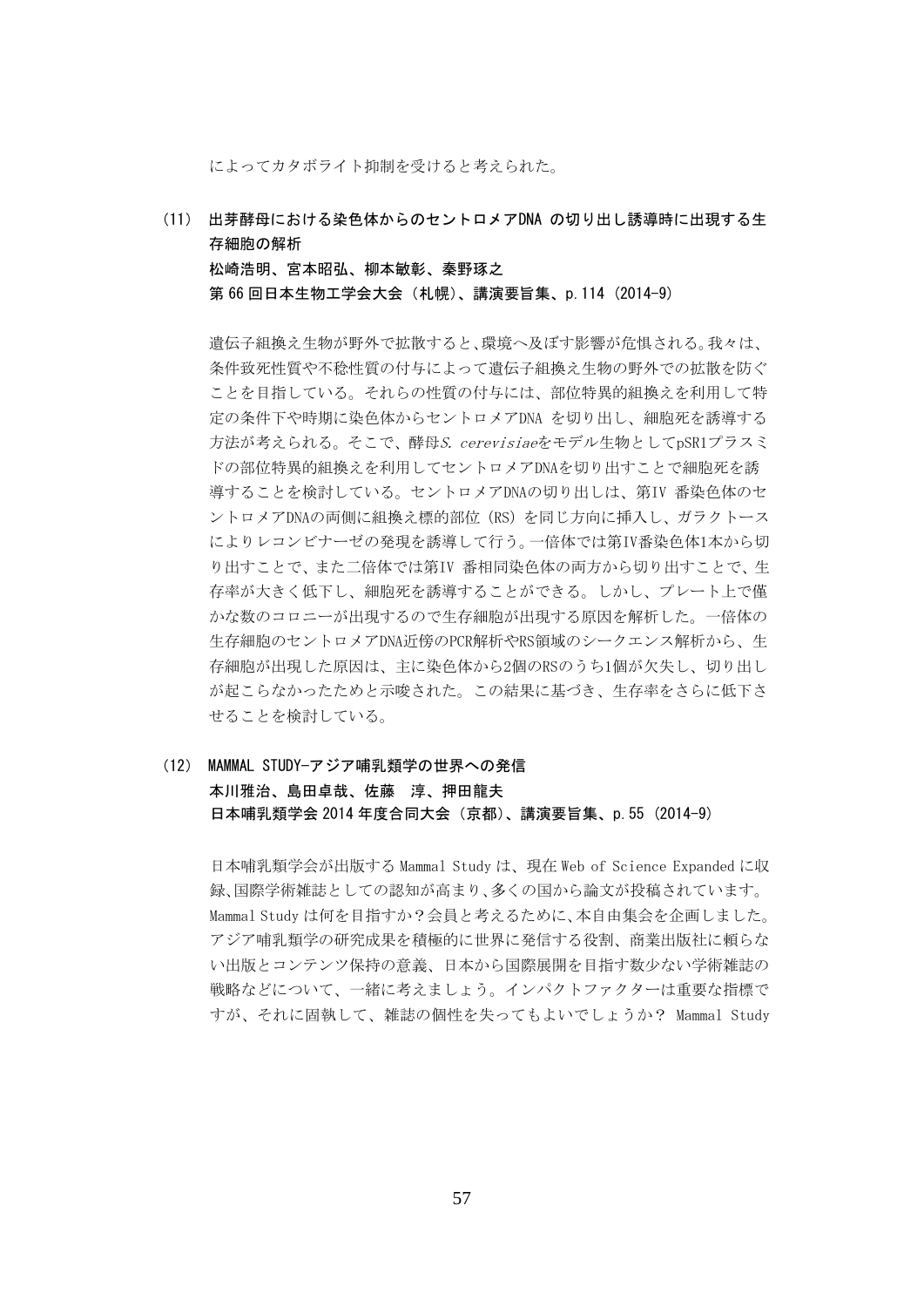は、良質な投稿論文と充実した査読体制にかかっています。それを支えるのが日 本哺乳類学会の会員です。自由集会では、編集委員長と 2 名の編集幹事が Mammal Study や学術雑誌一般をめぐる最近の動向について話題提供を行い、その後に参 加者で Mammal Study の将来につて議論したいと思います。これから論文を書こう とする若手会員も含め、すべての会員の参加を期待します。 (話題提供)

1.Mammal Study はアジアの国際雑誌として何を目指すか 本川雅治 (京都大学) 2. 論文不正について − 何が不正か? なぜ不正は無くならないのか? 島田卓哉(森林総合研究所)

3.文献の引用について− 投稿規定改定に向けて 佐藤 淳(福山大学)

(13) 哺乳類分子系統学のこれから

#### 篠原明男、佐藤 淳 日本哺乳類学会 2014 年度合同大会(京都)、講演要旨集、p.58 (2014-9)

近年の分子生物学と計算科学の発展は、哺乳類の進化の概要をある一定の成果と して提示することに成功した。ミトコンドリアの cytochrome <sup>b</sup> 遺伝子に頼ってい た時代はとうに過ぎ去り、複数の核遺伝子を用いたより精度の高い系統樹が次々 と報告され、あらゆる分類群の進化学的な背景が明らかになりつつある。そして 分子系統学は更なる発展を遂げて集団動態、適応、分類、保全など多岐にわたる 生物学的課題を解決するための「応用的な手段」のひとつとして確立した。本自 由集会では分子系統樹を最新の手法で応用している若手研究者の研究解説を通じ て分子系統学の応用展開を考えたいと思い、下記の方々に講演をお願いした。 演題1:複数の核遺伝子を用いたコアレスセント法によるナガスクジラ科の「種の系統樹」 と「祖先集団サイズの推定(米澤隆弘:復旦大学・佐々木剛:東京農大) 演題2:Species delimitation analyses of moles.(Kai He:昆明動物学研究所) 演題3:分子系統学と霊長目の適応進化ーサルの味覚の地域変異の謎ー(今井啓雄: 京都大学)

演題4:EDGE の現状と問題点―食肉目の分子系統学を例に―(佐藤 淳:福山大学) 研究対象の分類群は違っても、日進月歩の分子系統学の世界を垣間見ることで自分の 研究に応用できる分子系統樹の利用例に出会う機会を提供できればと願っている。

(14) 福島第一原発事故後のアカネズミ野生集団の遺伝的多様性について 友澤森彦、坂本信介、佐藤 淳、山田文雄 日本哺乳類学会 2014 年度合同大会(京都)、講演要旨集、p.197 (2014-9)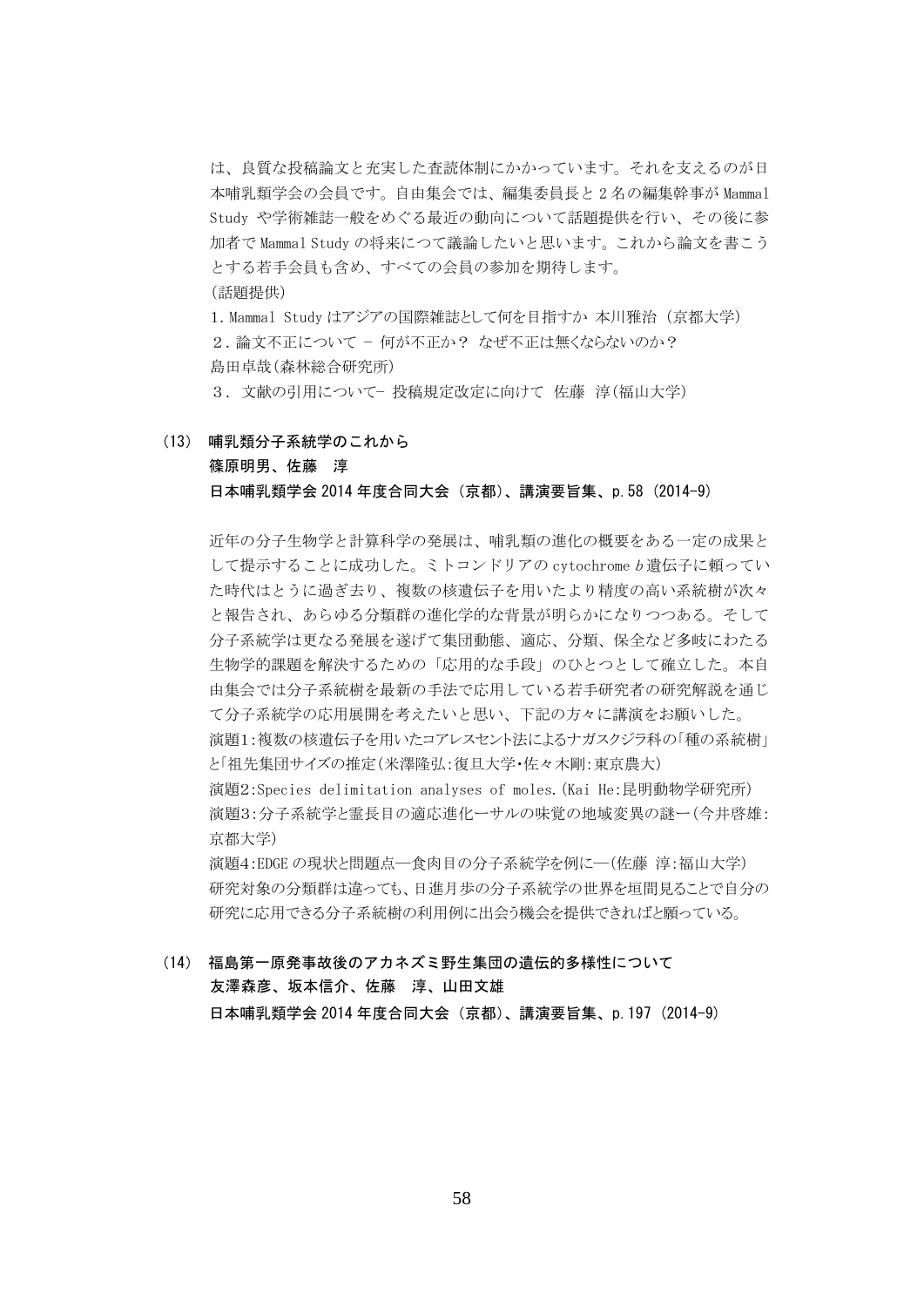福島第一原発事故によって放出された放射性物質が野生哺乳類の遺伝的多様性に 影響をあたえるかどうかは住民および国際社会の大きな関心事であるが、環境中 に放出された放射性物質が野生動物集団に与える影響やそれらのモニタリングの 手法などについての情報は少ない。そこで本研究では汚染度の異なる複数の地点 (福島県飯舘村、川内村、 茨城県北茨城市)で 2011—2012 年に捕獲されたアカ ネズミ集団および全国から集められたサンプル(計 294 個体)を用いて,ミトコ ンドリア遺伝子 (Cytb, 654 bp) の塩基配列およびマイクロサテライト遺伝子座 8座位における新規突然変異の探索および遺伝的多様性の比較を試みた。その結 果,マイクロサテライトのヘテロ接合度には有意な差は見られず(Ho = 0.85-0.9), 空間線量率に応じた変異の増加は見られなかった。また、飯舘村で Cytb の塩基 多様度が有意に高かったものの、近年起こったと思われる新規の突然変異に限っ てみると東北の3地点全てで高く空間線量率に応じた増加は見られなかった。以 上の結果から、採集地点におけるアカネズミの遺伝的多様性に対する放射線被曝 の影響は、元々の地域個体群が持つ遺伝的特性や個体の移出入などの要因による 影響よりも小さい事が示唆された。

#### (15) 日本の哺乳類の毛色進化

佐藤 淳(招待講演)

日本動物学会 第 85 回大会(仙台)、第 10 回色素細胞シンポジウム ラボとフィー ルドをつなぐ色素細胞研究、講演要旨集、p.58 (2014-9)

哺乳類は主に夜行性の動物として多様化を果たし、その多くは 2 色系の色覚のみ を有する。そのため毛色の多様性は他の脊椎動物と比較してそれほど顕著ではな い。それでも尚、哺乳類の毛色は、捕食者や被食者からの隠蔽、種内及び種間の コミュニケーション、あるいは生理学的な理由により多くの変異を示す。日本列 島においても毛色の地域変異及び季節変異を示す哺乳類が多く生息し、毛色の多 様性は高い。本講演では、ニホンテン、クロテン、ニホンノウサギ、アカネズミ、 クマネズミを対象として演者らが行ってきた毛色変異に関する研究を紹介する。 特に、中立遺伝マーカーを用いた分子系統・系統地理学的研究により明らかにさ れつつあるこれらの動物の進化史を考慮し、Mc1r や Asip 等の毛色関連遺伝子の 多型と毛色変異との関連を見ることで、日本列島において、何故、哺乳類の毛色 における多様性が高いのかを議論する。ニホンテンとニホンノウサギでは毛色変 異と集団遺伝構造との不一致について、クロテンとアカネズミでは島に隔離され た集団における毛色変異の成立過程について、そしてクマネズミでは人為的移入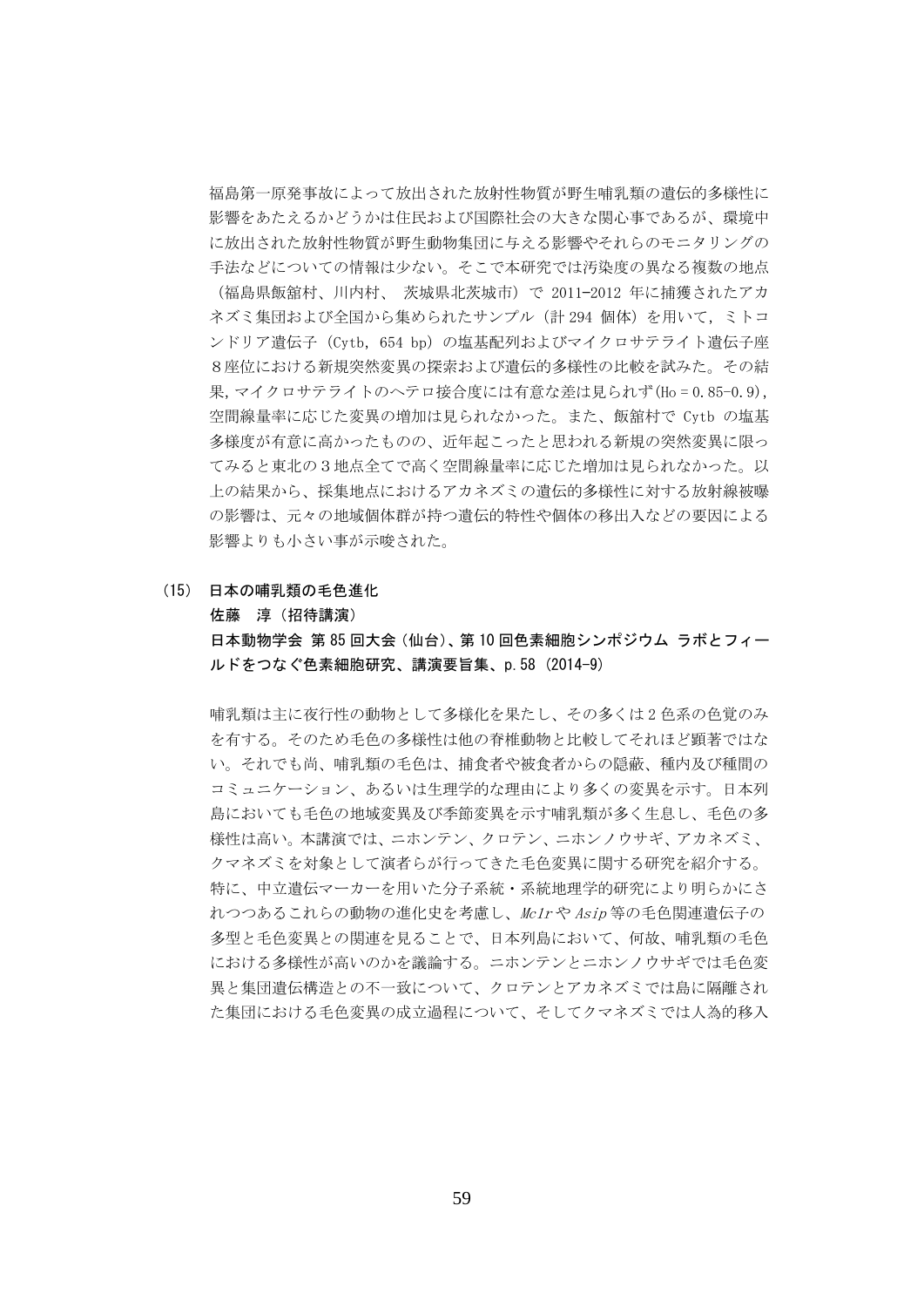が毛色変異に与えた影響について紹介する。

(16) キトサンナノファイバーからなる相互侵入網目ゲルの膨潤および物質封入特性の 解析

 新田祥子、懸谷しのぶ、岩本博行 第 63 回高分子討論会 (長崎) (2014-9)

【緒言】近年、加工技術の進歩とともに、ナノメートルオーダーのファイバー状 組織からなる多糖類が多く報告されるようになった。多糖類ナノファイバーはこ れまでの多糖類と比較して比表面積が大きいことから、粘性が高く、そのため水 中で分離することなく安定に存在することが可能である。さらに、多孔質構造を 有し強度および弾性に優れるといった特徴を有する。しかしながら多糖類ナノフ ァイバー単独では高粘度ゾル状態であるため、三次元構造体の構築は困難である。 そこで、化学架橋によって作製されるゲル内にキトサンナノファイバーを介在さ せたセミ相互侵入網目構造を構築させることで、これまでに得られなかった力学 的強度および弾性に優れたゲルの作製を目指した。さらに、高比表面積および多 孔質構造に起因した高い物質接着性を示すことが期待されることから、タンパク 質輸送担体といったバイオマテリアルとしての応用を目指した。

【実験】Chitosan nanofiber (ChitosanNF) (「BiNFi-s キトサン」(株)スギノマシン製、 重合度約 480、10 wt% (aq))と Poly(ethylene glycol) diacrylate (PEGDA) (MW =700) を超純水中に分散させた後、開始剤 Ammonium persulfate (APS)水溶液を添加した。 促進剤 *N,N,N',N'*-Tetramethyl-1,2-ethanediamine (TEMED)を添加し撹拌後、一定時間 静置することで ChitosanNF-PEG ゲルを得た。ゲル作製時における PEGDA および ChitosanNF 懸濁液仕込み量やポリマー濃度が、作製した ChitosanNF-PEG ゲルの gel fraction および膨潤度に与える影響を評価した。次に ChitosanNF-PEG ゲルの力 学的強度を評価するために、直径 13 mm、厚さ 6 mm のディスク状ゲルを用意し、 クリープメータ (RE2-33005B、㈱山電)を用いて圧縮破断応力測定を行った (圧 縮速度:0.1 mm/sec)。最後に ChitosanNF-PEG ゲルのタンパク質封入、放出評価 を行った。乾燥させた ChitosanNF-PEG ゲルを牛血清アルブミン(BSA)リン酸バッ ファー (pH 7.4, 0.2 M)溶液中に 2 時間浸漬した後、ゲルをそれぞれ酢酸バッファ ー(pH 5.6, 0.2 M)およびリン酸バッファー(pH 7.4, 0.2 M)中に置換し、外液の BSA 濃度を Protein Assay Rapid Kit (Wako 製)を用いて経時的に定量した。

【結果と考察】高粘度ゾル状態の ChitosanNF、PEGDA 混合懸濁液中、レドック ス開始剤 APS/TEMED を用いて PEGDA の架橋反応を行うことで、ChitosanNF が 系内で分散したセミ IPN 型均一ゲル (ChitosanNF-PEG ゲル)を作製することがで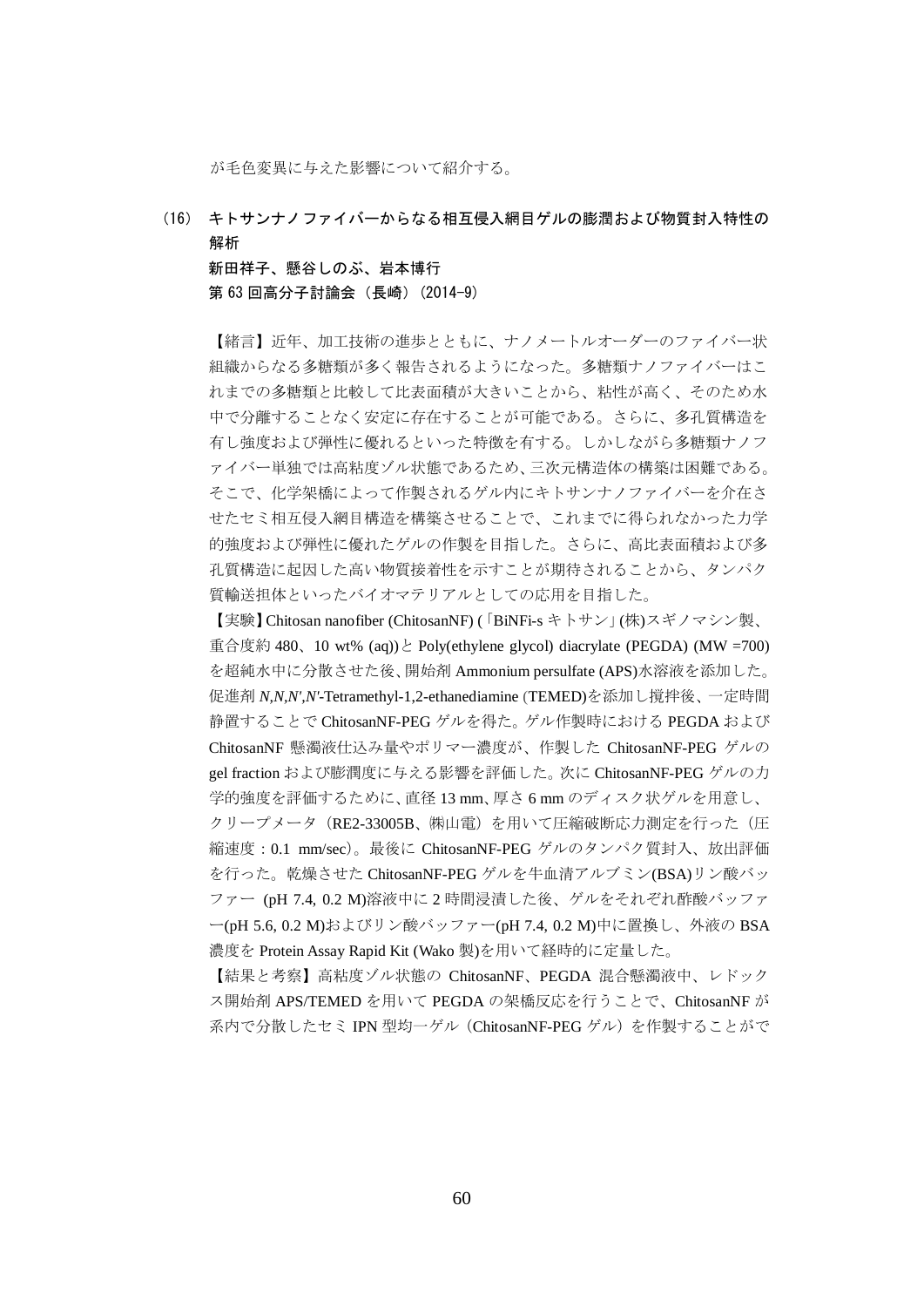きた。作製したゲルは ChitosanNF が立体保持に寄与しているため、凍結乾燥後も その形状を維持していた。乾燥ゲルを超純水中に浸漬させたところ、約 30 分程度 で平衡膨潤度に到達した。ChitosanNF-PEG ゲルの膨潤度解析を行ったところ、 PEGDA 仕込み量が増加するにしたがって架橋点間距離が減少するため gel fraction が増大し、膨潤度は低下した。また、ChitosanNF 懸濁液仕込み量が増加す るに伴い水分量も増加するため gel fraction は減少したが、ChitosanNF 量による膨 潤度への影響はさほどみられなかった。このことより ChitosanNF-PEG ゲルは ChitosanNF が PEGDA の網目構造に取り込まれたセミ IPN 構造を有しているとい えた。ChitosanNF-PEG ゲルの圧縮破断応力は PEGDA および ChitosanNF 仕込み量 に大きく依存し、特に ChitosanNF 量が増加するにしたがって破断応力が増大し、 ナノファイバーの添加に起因した高強度のゲルが得られた。ChitosanNF-PEG ゲル からの BSA の放出挙動は外液バッファーの pH やゲルの組成に依存した。低 pH 条件下において BSA 放出速度は上昇する傾向が見られたが、ChitosanNF を添加す ることで、BSA の初期バーストが抑制された。以上の結果より、ChitosanNF-PEG ゲルがナノファイバーに起因した特異的な膨潤挙動、力学特性およびタンパク質 放出特性を有していることがわかった。

Abstract: ChitosanNF-PEG semi-IPN gels were prepared by crosslinking poly(ethylene glycol) diacrylate in the presence of chitosan nanofiber. Swelling property of ChitosanNF-PEG gels were first studied, results indicating that the swelling degrees and gel fractions were dependent on the amounts of PEGDA and ChitosanNF. Compressive rupture stress was also influenced by the composition of ChitosanNF-PEG gels. Encapsulation and releasing of BSA from ChitosanNF-PEG gels were also studied to evaluate their ability to utilize as a carrier for bioactive substances such as proteins.

(17) 枯草菌 ilv-leu オペロンの CcpA に依存するカタボラト活性化とその CodY あるい は TnrA に依存する負の制御によるキャンセル CcpA-mediated catabolite activation of the Bacillus subtilis ilv-leu operon and its cancelling by either CodY- or TnrA-mediated negative regulation 藤田泰太郎、里村武範、東條繁郎、広岡和丈 第 37 回日本分子生物学会年会(横浜)、要旨 on line (2014-11)

枯草菌の分岐鎖アミノ酸合成に関与する ilv-leu オペロンは、CcpA と P-Ser-HPr の複合体のシスエレメント cre への結合により引き起こされるカタボライト活 性化を受ける。この ilv-leu 発現の活性化は、アミノ酸に富む増殖条件では CodY の CodY 部位への結合による負の制御を受け、また窒素制限増殖条件では TnrA の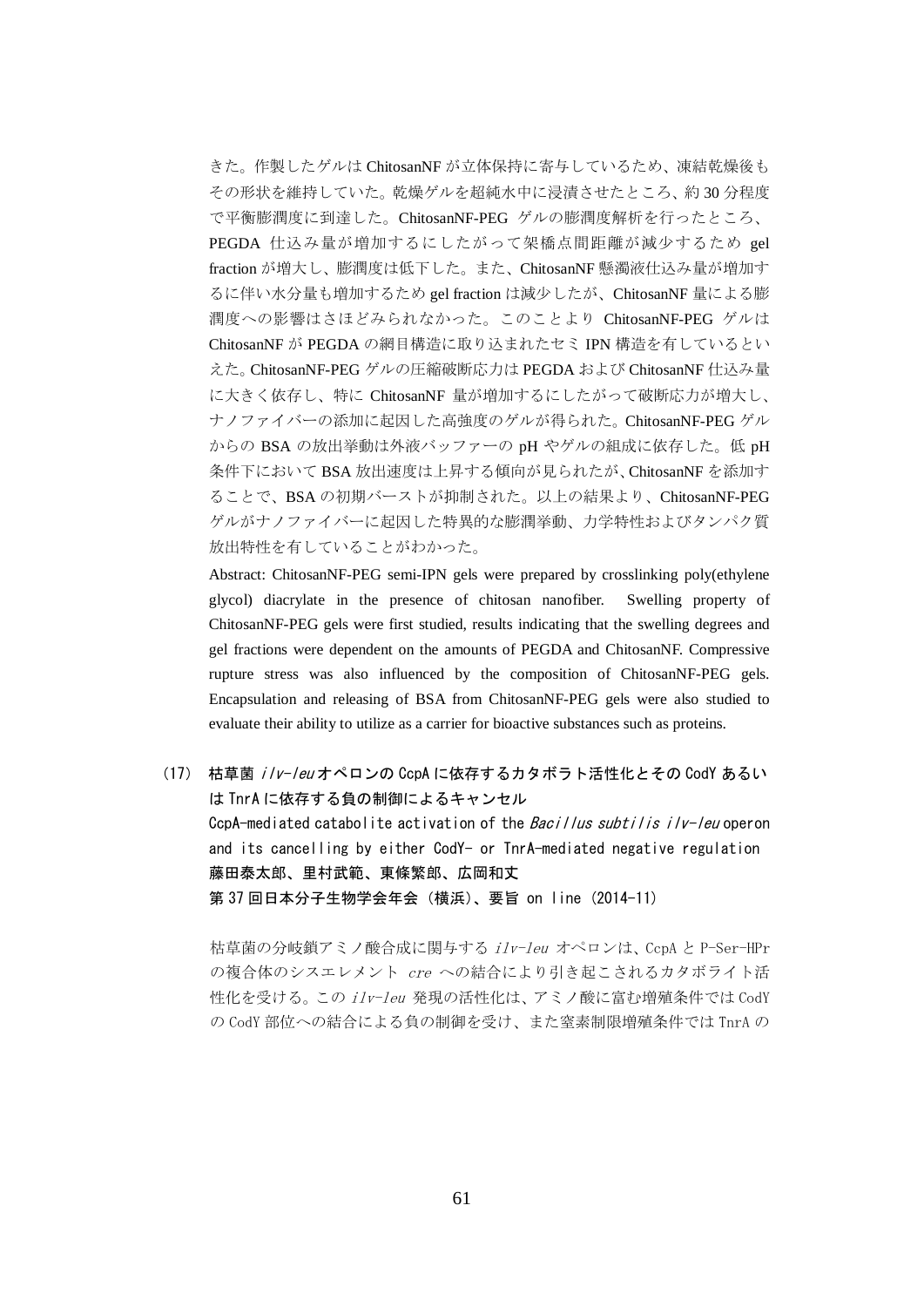そのボックスへの結合による負の制御を受ける。CcpA に依存した ilv-leu の活性 化は CcpA と P-Ser-HPr を用いて生体外で再構成された。lacZ-融合解析により、 この活性化は RNA ポリメラーゼと CcpA と P-Ser-HPr 複合体との相互作用でのヘリ ックス面依存性を示すことを明らかにし、また完全なカタボライト活性化を引き 起こすためには cre 上流の 19-ヌクレオチド領域が必要であることを示した。 DNase I フットプリント解析により、CodY-I+II 部位への CodY の結合が creへ の CcpA と P-Ser-HPr 複合体の結合を競合的に妨害することが判った。この CodY への結合はカタボライト活性化をキャンセルするのみならず ilv-leu プロモー ターからの転写の開始も阻害すると思われる。このフットプリント解析により、 112 ヌクレオチド離れた TnrA ボックスと cre に TnrA と CcpA と P-Ser-HPr 複合 体が同時に結合すること、また TnrA の結合のみで DNA 湾曲を引き起こすと思われ た。このことは、TnrA ボックスに結合した TnrA と cre に結合した CcpA と P-Ser-HPr の複合体との相互作用がカタボライト活性化をキャンセルすることを 示唆した。とはいえ、TnrA ボックスに結合した TnrA は ilv-leu プロモーターか らの転写の開始を妨害しなかった。さらに、この TnrA 結合によるカタボライト活 性化のキャンセルは、TnrA ボックスの下流の 26-ヌクレオチド領域を必要とした。 The *Bacillus subtilis ilv-leu* operon involved in the biosynthesis of branched-chain amino acids undergoes catabolite activation involving the *cre* site which is mediated by the complex of CcpA and P-Ser-HPr. This activation of *ilv-leu* expression is negatively regulated through CodY binding to the CodY-site under amino acid-rich growth conditions, and it is negatively regulated through TnrA binding to the TnrA-box under nitrogen-limited growth conditions. The CcpA-mediated catabolite activation of *ilv-leu* was reconstructed in vitro by use of CcpA and P-Ser-HPr. *lacZ* fusion analysis revealed that this activation exhibited face-of-the helix dependence of the interaction of the complex of CcpA and P-Ser-HPr with RNA polymerase, and required a19-nucleotide region upstream of *cre* for full activation. DNase I footprinting indicated that CodY binding to the CodY-I+II site competitively prevented the binding of the complex of CcpA and P-Ser-HPr to *cre*. This CodY binding not only cancelled catabolite activation but also likely inhibited transcription initiation from the *ilv-leu* promoter. The footprinting also indicated that TnrA, and the complex of CcpA and P-Ser-HPr simultaneously bound to the TnrA-box and the cre site, respectively, which are 112-nucleotides apart; TnrA binding to its box was likely to induce DNA bending. This implied that interaction of TnrA bound to its box with the complex of CcpA and P-Ser-HPr bound to *cre* might cancell catabolite activation, but TnrA bound to its box did not inhibit transcription initiation from the *ilv-leu* promoter. Moreover, this cancelling of catabolite activation by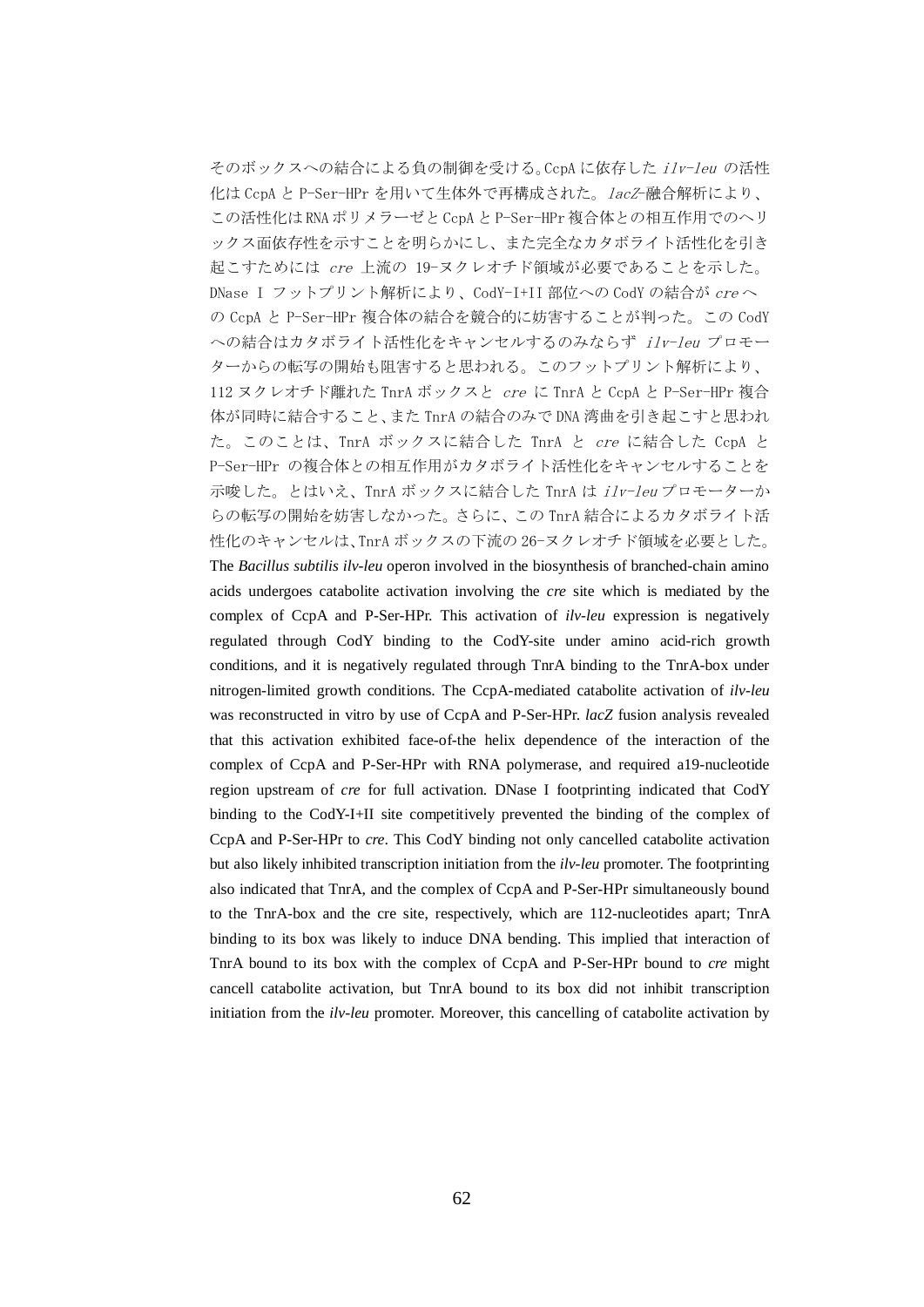TnrA required a 26-nucleotide region downstream of the TnrA-box.

(18) 出芽酵母における染色体からのセントロメア DNA の切り出し誘導時に出現する生 存細胞の解析 宮本昭弘、柳本敏彰、秦野琢之、松崎浩明

第 37 回日本分子生物学会年会(横浜)、要旨 on line (2014-12)

本研究では、遺伝子組換え生物の拡散防止策として、遺伝子組換え生物に条件致 死性質を付与し、特定の条件下で細胞死を誘導することを目的としている。そこ で、出芽酵母 S. cerevisiae をモデル生物として pSR1 プラスミドの部位特異的組 換えを利用したセントロメア DNA の切り出しにより細胞死を誘導することを検討 している。一倍体細胞において第 IV 番染色体上のセントロメア DNA の両側に標的 部位(RS)を挿入し、さらにレコンビナーゼ発現プラスミドを導入した株を作製し た。レコンビナーゼ遺伝子は、GAL1 プロモーターの制御下にあり、ガラクトース 培地で培養することでセントロメア DNA が切り出される。切り出しの誘導で生存 率は、1.4x10<sup>-5</sup>まで低下し、細胞死を起こすことに成功した。しかし、第 IV 番染 色体の切り出しを誘導してもプレート上で僅かな数の生存コロニーが出現した。 そこで、細胞死誘導の効率を改善するために生存細胞の生存原因を解明すること にした。プレート培養での第 IV 番染色体からの切り出しにおける生存細胞 51 株 について染色体 DNA のパルスフィードゲル電気泳動解析およびセントロメア近傍 DNA の構造解析を行った。その結果、大半が 2 個の RS の片方が欠失しており、こ れにより切り出しが起こらなかったことが示唆された。この欠失は全て、RS の両 端に存在する共通の配列間で起きており、同時に2個の標的部位が欠失したもの は認められなかった。このことから、構造的に RS は欠失する可能性があると考え られる。そこで、欠失を抑制するため原因と考えられる配列を改変した結果、 2.3x10<sup>-6</sup> まで生存率が低下した。また、その他の生存細胞の中には染色体パター ンに変化が生じているものや、セントロメア DNA を切り出したにもかかわらず生 育する個体が存在しており、生存原因との関係を調べている。今後は、これらの 現象が発生するメカニズムを解明し、細胞死誘導の効率改善を検討する。

(19) Evolutionary distinctiveness and genetic diversity in mammals. Jun J. Sato (Invited speaker) International Symposium: Status and Trends in Genetic Diversity under Changing Environments (organized by Tetsukazu Yahara), Kyushu University, Fukuoka, Japan, No Abstract (2014-2)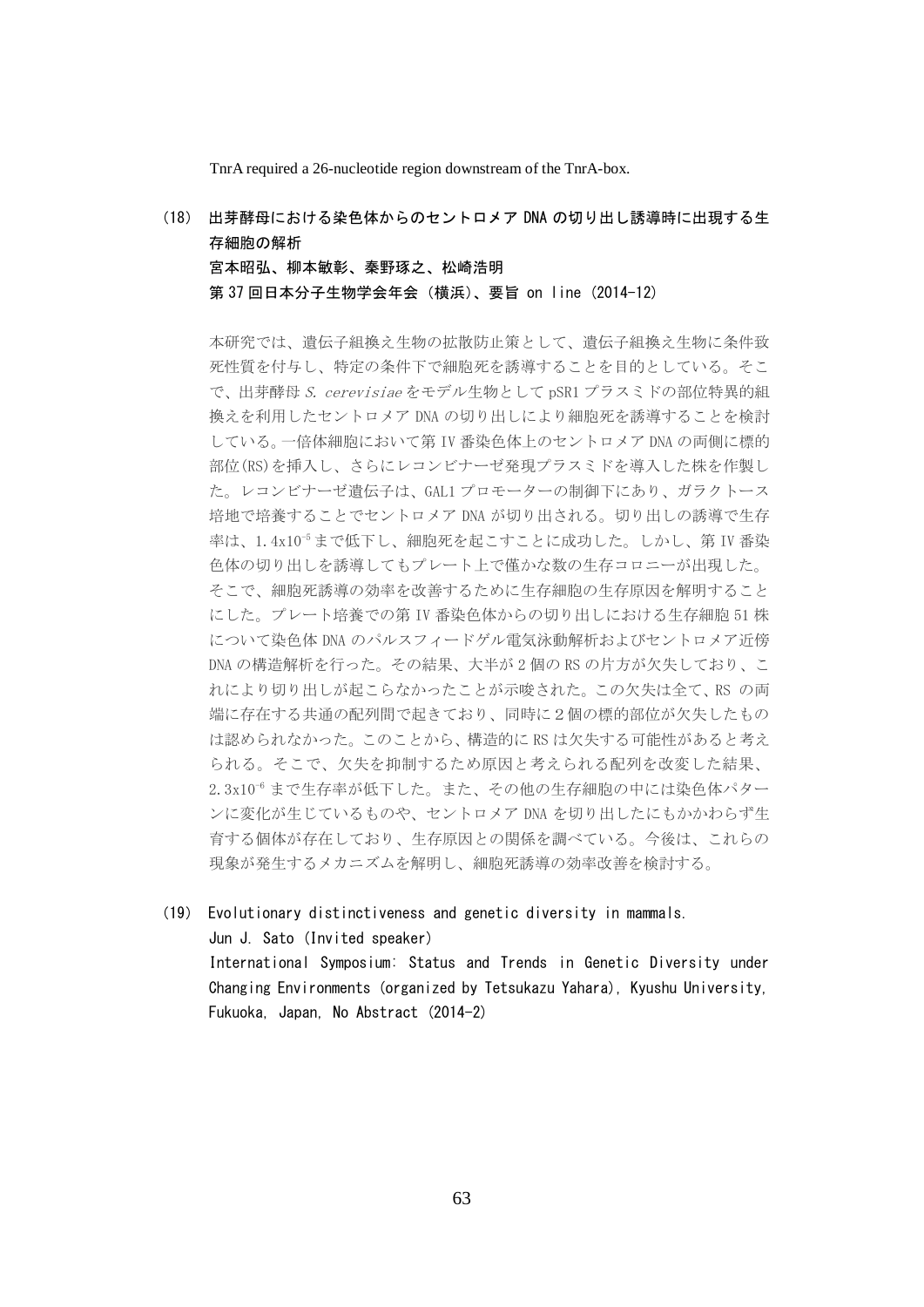- (20) タイコブラ毒液中に含まれるα1-アドレナリン受容体結合物質の N 末端側部分ア ミノ酸配列の解析 本屋敷敏雄、中村景子、太田雅也、Anthony T. TU、五郎丸 毅 日本薬学会 134 年会(熊本)、大会講演要旨集 on line (2014-3)
- (21) 主にマスカット・ベリーAを原料とする広島県産赤ワインの味覚分析 吉本和旦、堀端哲也、岩本博行 日本農芸化学会中四国支部第 39 回講演会(福山)、講演要旨集、p.30 (2014-5)
- (22) 両親媒性ミセル"PTMC-b-PECA-b-PTMC micelle"の化学酵素合成と pH 依存的薬物 放出 新田祥子、沼田圭司、岩本博行 日本農芸化学会中四国支部第 39 回講演会(福山)、講演要旨集、p.22  $(2014 - 5)$
- (23) 出芽酵母における染色体からのセントロメア DNA の切り出し誘導時に出現する生 存細胞の解析 宮本昭弘、柳本敏彰、秦野琢之、松崎浩明 日本農芸化学会中四国支部第 39 回講演会(福山)、講演要旨集、p.28 (2014-5)
- (24) 油脂 (triacylglycerol) を分泌する酵母 Saccharomyces cerevisiae 変異株の解 析 藤井洋紀、松崎浩明、秦野琢之 日本農芸化学会中四国支部第 39 回講演会(福山)、講演要旨集、p.28 (2014-5)
- (25) 枯草菌のラムノース異化に関わる yuxG-yulBCDE オペロンがコードするタンパク 質群の機能解析 小土井祐介、藤田泰太郎、広岡和丈 日本農芸化学会中四国支部第 39 回講演会 (福山)、講演要旨集、p.21 (2014-5)
- (26) 疎水性高分子を用いたコエンザイム Q10 内包ナノ粒子の調製と評価 金尾義治,山本繁史,上田修司,大田将洋,栗原大貴,山口泰典,平山文俊 第 30 回日本 DDS 学会学術集会 (東京)、プログラム予稿集、p.199 (2014-7)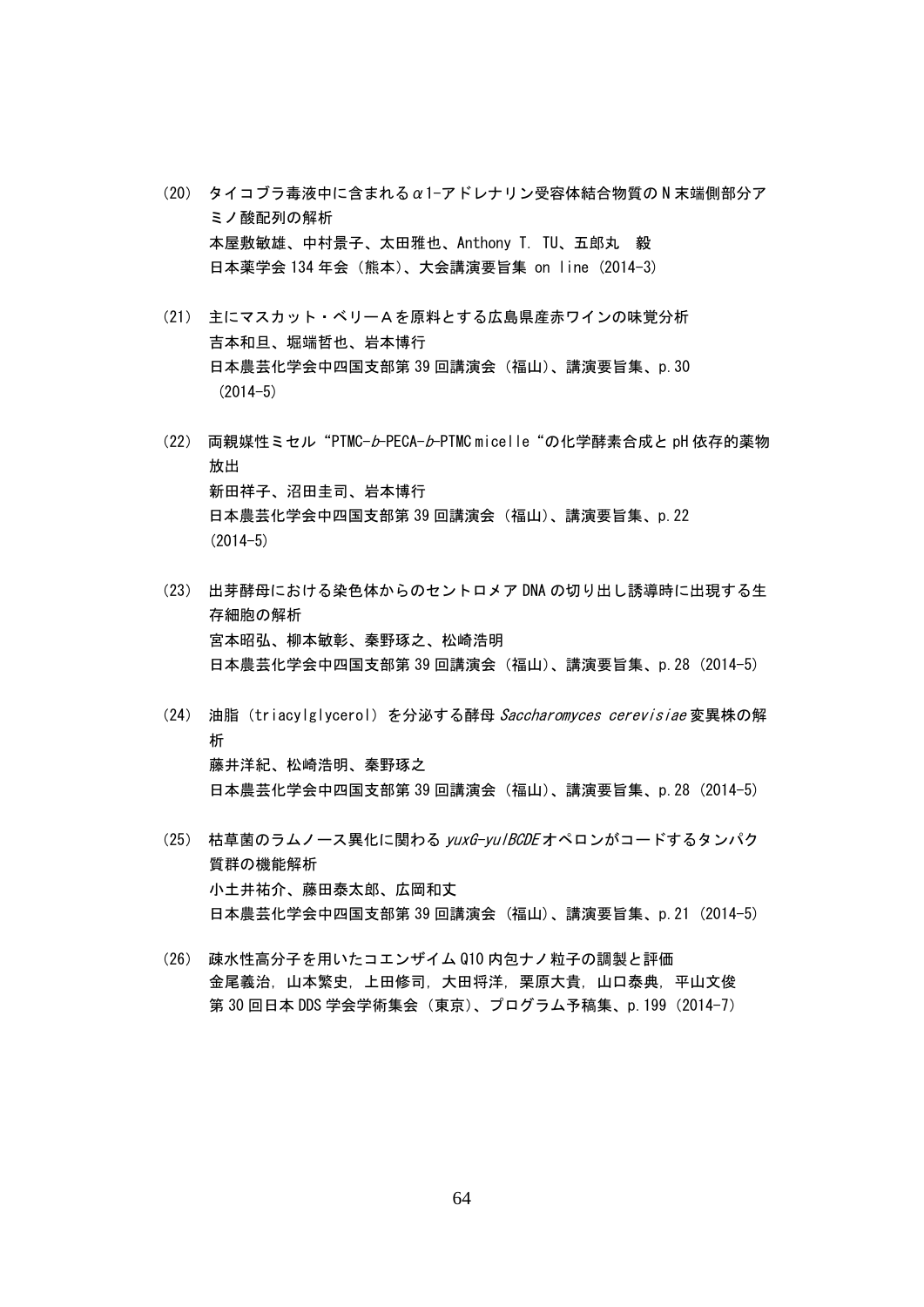- (27) 油脂(triacylglycerol)を分泌する酵母変異株の解析 藤井洋紀、岡田桃子、松崎浩明、秦野琢之 第 32 回 YEAST WORKSHOP (呉)、講演要旨集、p.101 (2014-11)
- (28) 糸状菌 Penicillium decumbens を用いた燃料アルカンの生産 熊丸翔太、松崎浩明、秦野琢之 第 32 回 YEAST WORKSHOP (呉)、講演要旨集、p.102 (2014-11)
- (29) 線虫の化学物質受容体の出芽酵母での発現の試み 竹丸純平、秦野琢之、松崎浩明 第 32 回 YEAST WORKSHOP (呉)、講演要旨集、p.103 (2014-11)
- (30) 出芽酵母の染色体核内配置における SSD1 の機能 野津将磨、秦野琢之、松崎浩明 第 32 回 YEAST WORKSHOP (呉)、講演要旨集、p.104 (2014-11)
- (31) 海産酵母の米糠に対する作用-米糠からの直接アルコール発酵の試み-平井晴樹、松崎浩明,秦野琢之 第 32 回 YEAST WORKSHOP (呉)、講演要旨集、p.105 (2014-11)
- (32) 出芽酵母における染色体からのセントロメア DNA の切り出し誘導時に出現する生 存細胞の解析 片岡伸雅、宮本昭弘、秦野琢之、松崎浩明 第 32 回 YEAST WORKSHOP (呉)、講演要旨集、p.106 (2014-11)
- (33) 産官学連携での「福山バラの酵母」による製パン 吉川成美、杉原千紗、久冨泰資 第 32 回 YEAST WORKSHOP (呉)、講演要旨集、p.85 (2014-11)
- (34) 植物発酵エキスから分離された酸耐性酵母の解析 青木穂波、杉原千紗、久冨泰資 第 32 回 YEAST WORKSHOP (呉)、講演要旨集、p.86 (2014-11)
- (35) 酵母 Kazachstania naganishiiにおける動原体配列 (CEN) の特定 岩村弥永子、杉原千紗、久冨泰資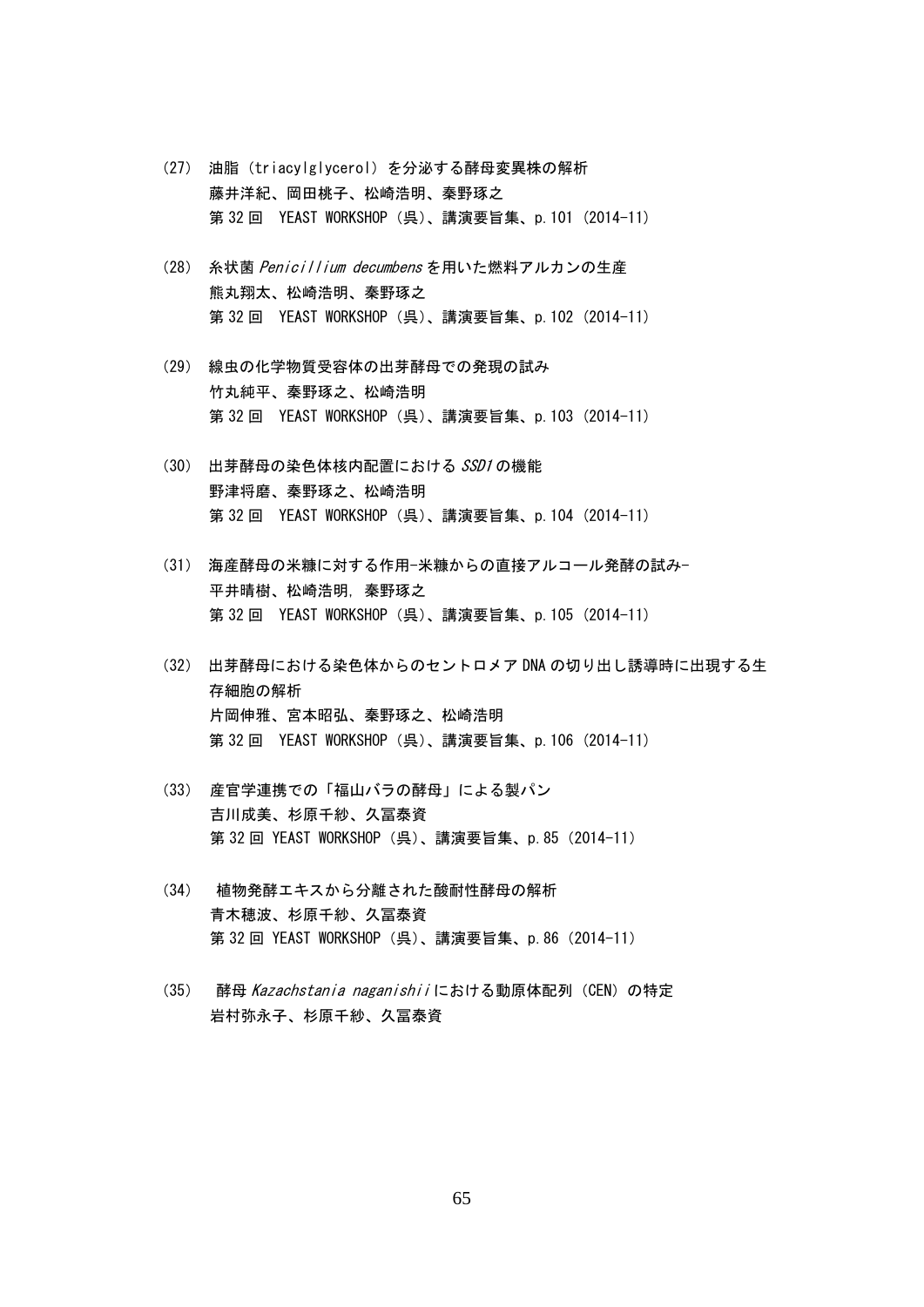第 32 回 YEAST WORKSHOP (呉)、講演要旨集、p.87 (2014-11)

- (36) 酵母 Kazachstania naganishii の生活環に関わる遺伝子の解析 小林真子、杉原千紗、久冨泰資 第 32 回 YEAST WORKSHOP (呉)、講演要旨集、p.88 (2014-11)
- (37) 複合糖質の構造と機能について〜食品の安全性の考え方と微量分析法 太田雅也 2014 年広島文教食物栄養研究会(広島) (2014-11)

## B.総説

(1) Transcriptional response machineries of  $Bac$  illus subtilis conducive to plant growth promotion Kazutake Hirooka Biosci. Biotechnol. Biochem., 78, 1471-1484 (2014)

*Bacillus subtilis* collectively inhabits the rhizosphere, where it contributes to the promotion of plant growth, although it does not have a direct symbiotic relationship to plants as observed in the case of rhizobia between leguminous plants. As rhizobia sense the flavonoids released from their host roots through the NodD transcriptional factor, which triggers transcription of the nod genes involved in the symbiotic processes, we supposed that *B. subtilis* utilizes certain flavonoids as signaling molecules to perceive and adapt to the rhizospheric environment that it is in. Our approaches to identify the flavonoid-responsive transcriptional regulatory system from *B. subtilis* resulted in the findings that three transcriptional factors (LmrA/QdoR, YetL, and Fur) are responsive to flavonoids, with the modes of action being different from each other. We also revealed a unique regulatory system by two transcriptional factors, YcnK and CsoR, for copper homeostasis in *B. subtilis*. In this review, we summarize the molecular mechanisms of these regulatory systems with the relevant information and discuss their physiological significances in the mutually beneficial interaction between *B. subtilis* and plants, considering the possibility of their application for plant cultivation.

(2) 植物の生育に深くかかわる根圏微生物のフラボノイド応答 一植物の生育促進に働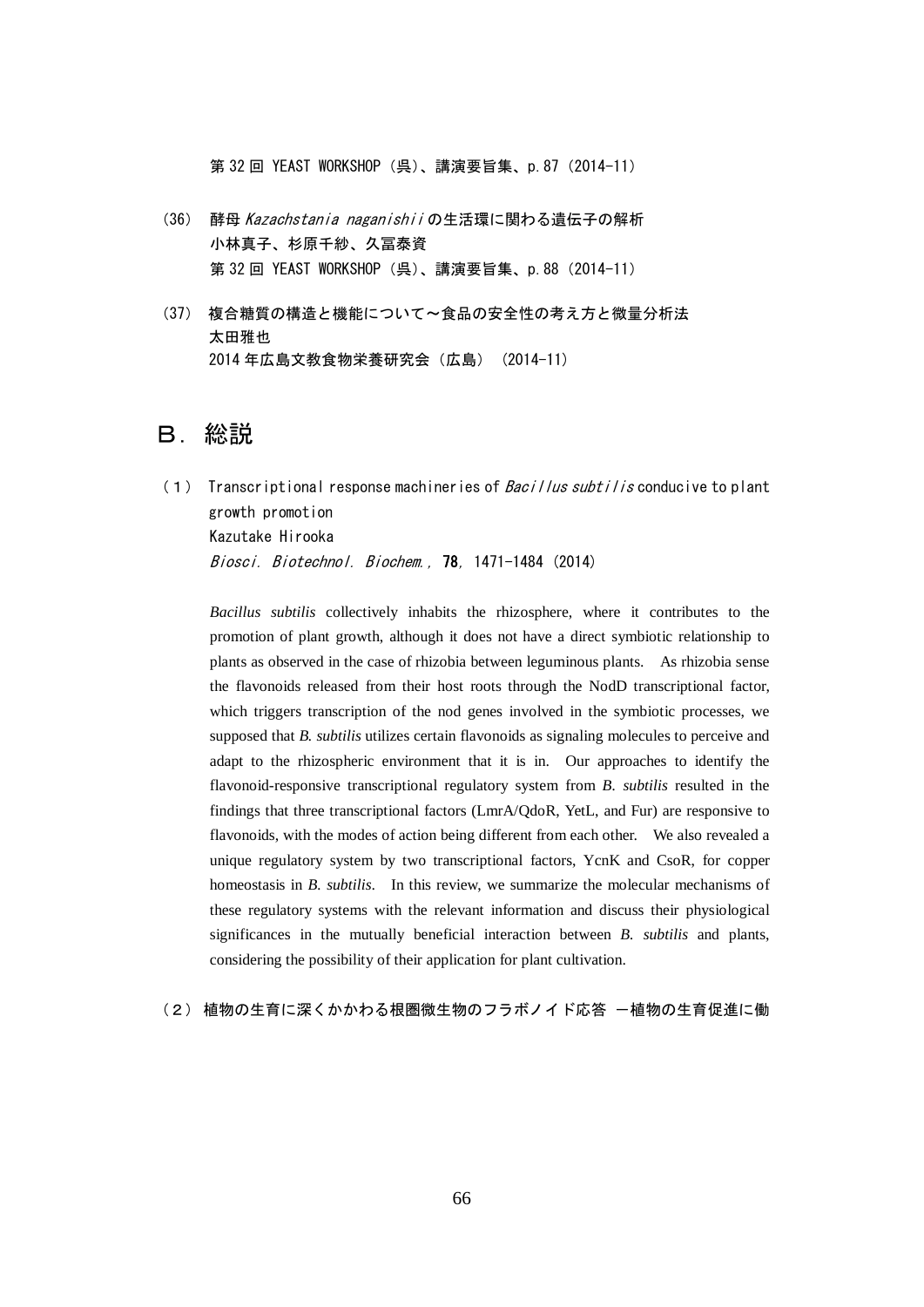くメカニズム-

#### 広岡和丈

#### 化学と生物,52,560-562 (2014)

筆者は、根粒菌や菌根菌のように枯草菌も根圏環境を認識するシグナル分子としてフラ ボノイドを利用すると考え、フラボノイド応答性を示す 3 つの転写制御系(LmrA/QdoR、 YetL および Fur による制御系)を見出した.これらのうち、互いにパラロガスな LmrA と QdoRは,標的遺伝子群の各制御領域内の同じ配列を認識・結合して発現を抑制し、ケ ルセチンなどの特定のフラボノイドの存在下で脱抑制する。標的遺伝子群には,多剤耐 性に関わる輸送体とフラボノール分解に関わる酵素の遺伝子も含まれており、枯草菌は 栄養豊富である一方で抗菌性のフラボノイドや他の微生物が産生する抗生物質も存在 する根圏環境をフラボノイドを介して感知し、それらに対処すべくフラボノイド分解と薬剤 耐性を強化すると考えられた。また,Fur は鉄イオン応答性転写抑制因子として知られる が、本来のエフェクターである鉄イオンだけでなく、フィセチンなどに対しても応答し、鉄 キレート剤であるシデロフォアの合成系を含む標的遺伝子群が部分的に脱抑制される ことが示唆された。

# C.著書

(1) Creation of novel technologies for extracellular protein production toward the development of *Bacillus subtilis* genome factories Katsutoshi Ara, Kenji Manabe, Shenghao Liu, Yasushi Kageyama, Tadahiro Ozawa, Masatoshi Tohata, Keiji Endo, Kazuhisa Sawada, Nozomu Shibata, Akihito Kawahara, Kazuhiro Saito, Hiroshi Kodama, Yoshiharu Kimura, Katsuya Ozaki, Yoshinori Takema, Hiroshi Kakeshita, Kouji Nakamura, Kunio Yamane, Takeko Kodama, Junichi Sekiguchi, Takuya Morimoto, Ryosuke Kadoya, Shigehiko Kanaya, Yasutaro Fujita, Fujio Kawamura, and Naotake Ogasawara Microbial Production, From Genome Design to Cell Engineering (Eds: Hideharu Anazawa and Sakayu Shimizu), Chapter 1, Springer Japan (Tokyo), pp.1-16 (2014)

*Bacillus subtilis* has been widely used for the industrial production of useful proteins because of its high protein secretion ability and safety. We focused on genome reduction as a new concept for enhancing production of recombinant enzymes in *B. subtilis* cells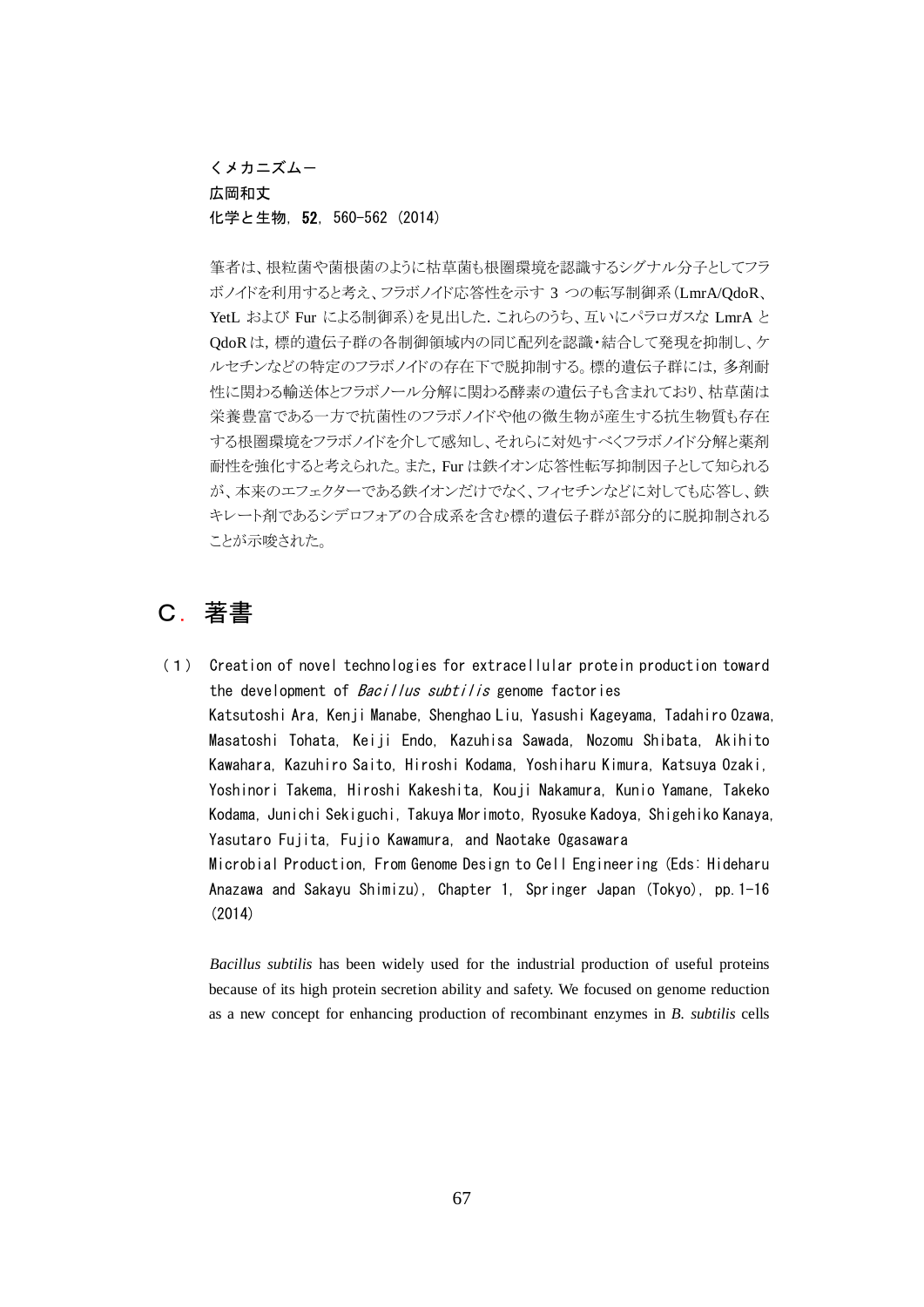based on detailed analysis of the genome mechanism. First, we reported that a novel *B. subtilis* strain, MGB874, depleted 20.7 % of the genomic sequence of the wild type by rationally designed deletions to create simplified cells for protein production. When compared with wild-type cells, the productivity of cellulase and protease from transformed plasmids harboring the corresponding genes was markedly enhanced. These results indicate that a bacterial factory specializing in the production of substances can be constructed by deleting the genomic regions unimportant for growth and substance production from *B. subtilis*. Second, deletion of the *rocDEF-rocR* region, which is involved in arginine degradation, was found to contribute to the improvement of enzyme production in strain MGB874. The present study indicated that our results demonstrated the effectiveness of a synthetic genomic approach with reduction of genome size to generate novel and useful bacteria for industrial uses. Furthermore, the design of the changes in the transcriptional regulatory network of the nitrogen metabolic pathway in *B. subtilis* cells could facilitate the generation of improved industrial protein production.

(2)《最新》動物細胞培養の手法と細胞死・増殖不良・細胞変異を防止する技術 山口泰典他 148 名著、菅原 隆編 第2章、第6節、培養のシミュレーション・評価技術[3]動物細胞培養の増殖測 定、(株)技術情報協会、pp.302-305(2014-4)

種々の培養細胞増殖度測定方法の長所と短所について執筆した。

(3)線虫学実験

山口泰典他 50 名著、水久保隆之・二井一禎編 3 章 線虫を用いた環境毒性学実験法 3.2 産仔数測定による毒性の評価法、京 都大学学術出版、pp.163-164(2014-10)

エレガンス線虫の産仔数を利用した毒性の定量的検出方法について執筆した。

# D. その他

(1) 市花バラの酵母で地元の名産品を産官学の連携で開発 久冨泰資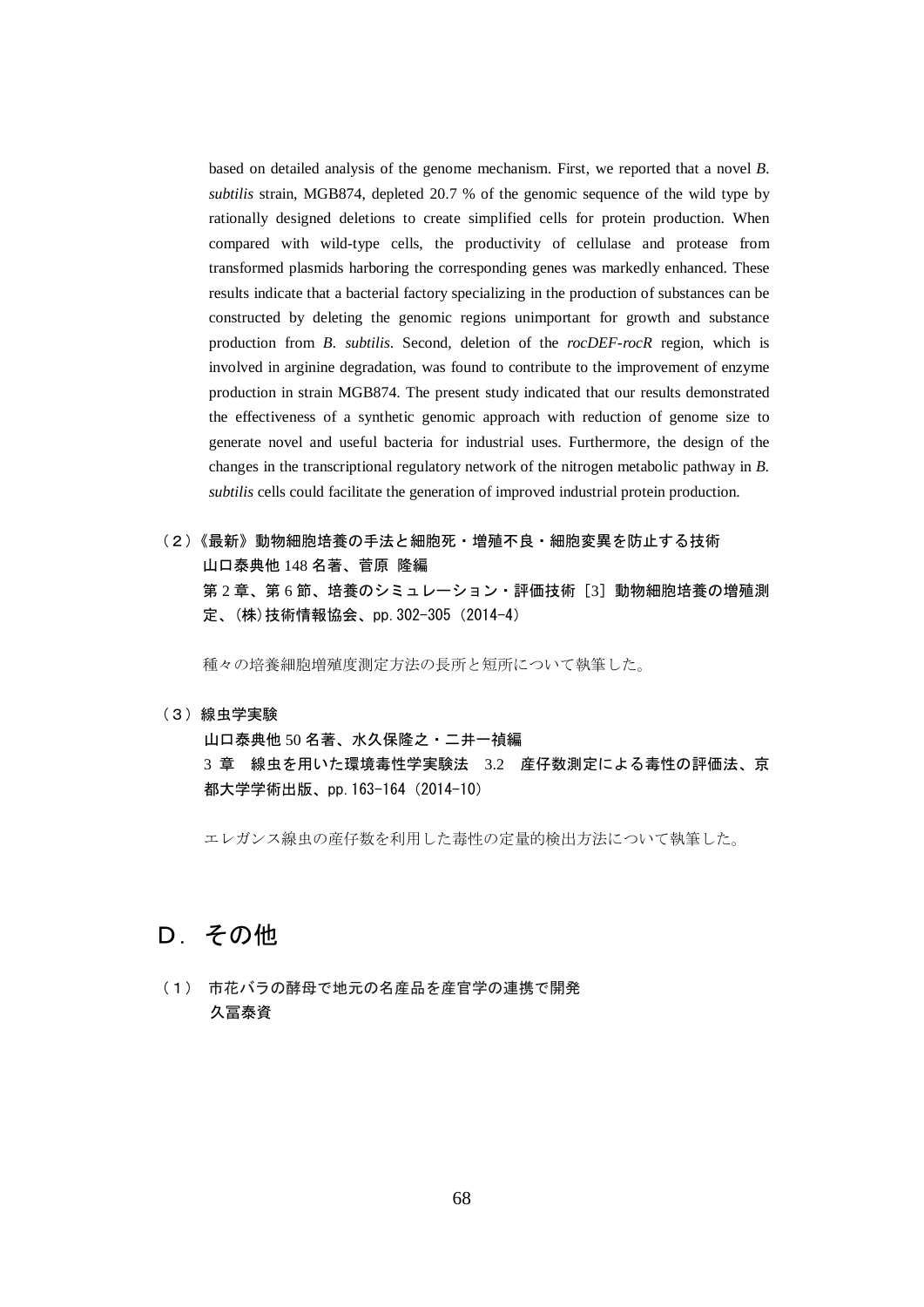経済リポート、2014 年 2 月 1 日、1472 号、p. 27、記事掲載 (2014-2)

- (2) バラ:パンで「花咲く」 久冨泰資 朝日新聞、2014年2月2日、26面、記事掲載(2014-2)
- (3) バラの酵母菌でパン作り 久冨泰資 毎日新聞、2014 年 2 月 12 日、26 面、記事掲載(2014-2)
- (4) 枯草菌緊縮制御ネットワークの全貌の解明とその応用 藤田泰太郎 科学研究費助成事業、基盤研究(B)「枯草菌緊縮制御ネットワークの全貌の解明 とその応用」平成 23~25 年度研究成果報告書(2014-3)
- (5) 2014 年 2 月 15~16 日 GDR 2nd Meeting in 九州大学に参加して. 佐藤 淳 日本進化学会ニュース 15 (1): 9-12 (函館) (2014-3)
- (6)「福山バラの酵母」プロジェクト 久冨泰資 福山大学学報、140号、p.10 (2014-4)
- (7) きらり名物教授 −バラの酵母でパン開発− 久冨泰資 中国新聞、2014年6月15日、24面、記事掲載(2014-6)
- (8) 「福山バラの酵母」で地域発のパンづくり! 杉原千紗 第 14 回生命工学部公開授業−ヒラメキは食から−(福山)(2014-6)
- (9) モロシヌス研究会 森脇和郎賞 受賞 佐藤 淳 第 28 回モロシヌス研究会 (伊豆修善寺)、講演要旨集、p.13 (2014-6)